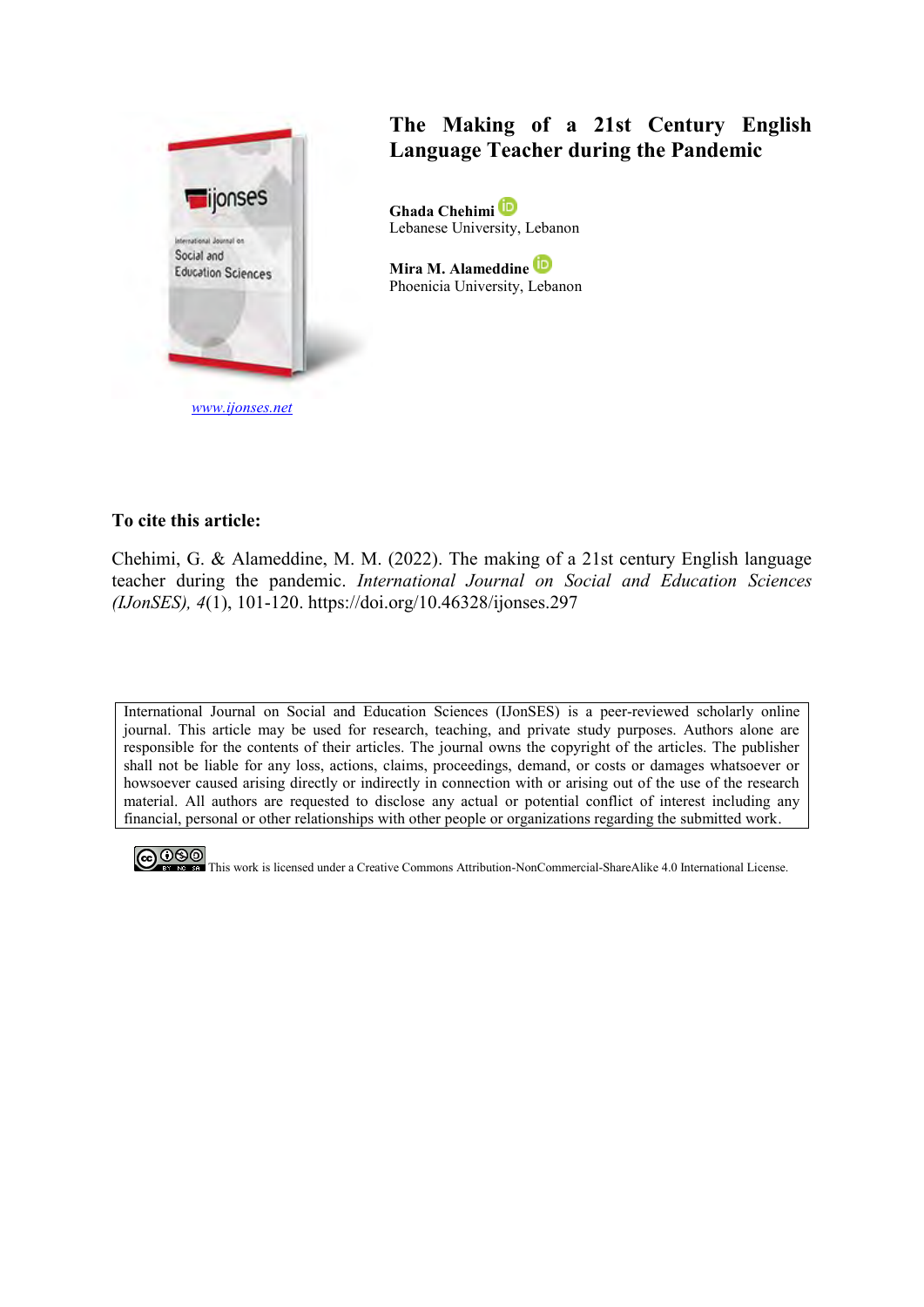

2022, Vol. 4, No. 1, 101-120 https://doi.org/10.46328/ijonses.297

# **The Making of a 21st Century English Language Teacher during the Pandemic**

**Ghada Chehimi, Mira M. Alameddine**

| <b>Article Info</b>           | Abstract                                                                           |
|-------------------------------|------------------------------------------------------------------------------------|
| <b>Article History</b>        | English language has become a cosmopolitan language. It is the lingua franca of    |
| Received:                     | the 21st century. This fact has turned learning the language to a must since it is |
| 25 August 2021                | the international language of communication. As teachers of English for more       |
| Accepted:<br>28 December 2021 | than 20 years, we have come to realize that to be successful in class, we need to  |
|                               | learn and use English as a tool that helps us access information from other        |
|                               | cultures and be able to transfer this knowledge and skill to our learners. We also |
|                               | need to provide our learners with enough exposure to English as used in context.   |
| <b>Keywords</b>               | However, this is not enough to turn our learners into 21st century citizens of the |
| 21st century skills           | world. We need to help them become critical thinkers. This has become even         |
| Perceptions<br>EFL/ESL        | harder with the move to online learning due to COVID 19 pandemic. This paper       |
| Teachers                      | aims at exploring the perceptions of English language instructors in four local    |
| Teaching                      | Lebanese universities regarding 21st-century critical thinking skills and the      |
|                               | instructors' abilities to promote such skills in their classes. Twenty-seven       |
|                               | teachers filled a questionnaire, and five participants were interviewed.           |
|                               | Descriptive data were analyzed. The data revealed the perceptions and practices    |
|                               | of these instructors. The study concludes with recommendations.                    |

# **Introduction**

In the past two decade several "big" technology corporations in the West have been complaining about the lack of 21<sup>st</sup> century skills that their newly graduated employees have (Tsourapa, 2018). Although some of these newly graduate employees had a high GPA, their knowledge is incomplete. There is a discrepancy between their GPA and their competencies due to their lack of  $21<sup>st</sup>$  century skills (Griffin et al, 2012). Without  $21<sup>st</sup>$  century skills, new graduates won"t be able to fulfill the requirements needed at work. In this manner, all educators need to know if their learners have 21<sup>st</sup> century skills to determine what to teach these learners (Toch, 2011). In other words, university learners don"t just need theories in their classes, they also need to be exposed to real world situations in their classrooms. Consequently, instructors have to present their learners with real world problems to provide these learners with an authentic situation which these learners will face in the workplace (Fatmawati, 2018).

Two questions arise here: the first question is 'what are 21<sup>st</sup> century skills? These are "core competencies such as collaboration, digital literacy, critical thinking, and problem solving … that students need to thrive in today"s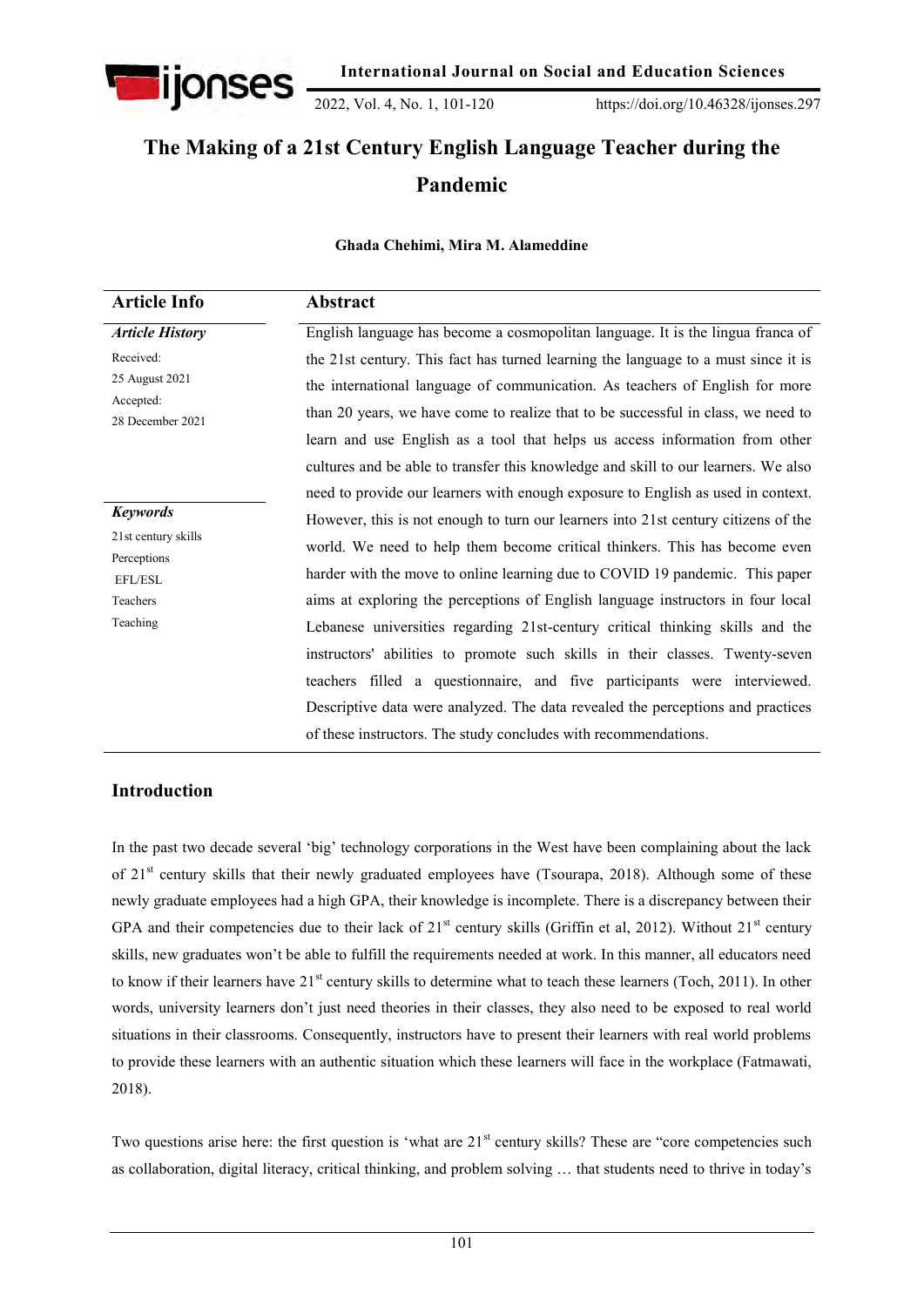world" (Rich, 2010, par. 1). The second question is 'what is the relationship between 21<sup>st</sup> century skills and English as Foreign Language (EFL)/ English as Second language (ESL). The answer is simple: EFL/ESL classes are needed in our current century because English has been the lingua franca of the world for more than 30 years. And it is in these classes that instructors need to prepare their learners to become active members who can communicate well, possess critical thinking, practice good problem-solving skills, and work well and efficiently within a team (Voke, 2018).

EFL/ESL instructors can easily find publications discussing  $21<sup>st</sup>$  century skills. Posting the question 'what are  $21<sup>st</sup>$  century skills?' on Google will give you 251,000,000 results in 0.77 seconds! However, this broad topic can lead to different interpretations depending on the environment being discussed. In corporation 21<sup>st</sup> century skills are those required to succeed in the workplace such as collaboration, decision making and communication; in educational institutes they are information and media literacy along with critical thinking and "smart" social media (Kelly et al, 2019). Therefore, a unified definition is needed. For the convenience of this paper, the  $21<sup>st</sup>$ century skills that are chosen are: problem-solution, critical thinking, communication, collaboration, and computer literacy. Moreover, EFL/ESL teachers have an obligation to act in response to the needs of their learners to prepare them to become effective  $21<sup>st</sup>$  century global citizen. EFL/ESL learners don't need traditional teachers; on the contrary, they need teachers who can better prepare them for the new globalized and digitalized world (Baran-Lucarz & Klimas, 2020; Fandino, 2013; Faulker & Latham, 2016). Thus, "the focus in language education in the twenty-first century is no longer on grammar, memorization and learning from rote, but rather using language and cultural knowledge as means to communicate and connect to others around the globe" (Eaton, 2010, p 5 as cited by Baran-Lucarz & Klimas, 2020).

In the years 2019-2021, during the time of COVID 19, learning and teaching were forced to move to a new medium: online platforms. Learners, in general, have experienced this shift easier than most of their teachers because these learners possess new and new literacies (Tsourapa, 2018) since they are "Digital Natives" (Prensky, 2001). On the other hand, these digital natives" teachers are mostly traditional who have been introduced to the world of technology and online platforms through the World Wide Web (www) when they were older (Tsourapa, 2018). These teachers are "digital immigrants" (Prensky, 2001). In the Lebanese context, several 'digital immigrant' teachers were forced to move to online learning in 2019 due to COVID-19 without any preparation. Some had it easy while others didn"t. some applied their teaching skills online while others found difficulty. The former could have been successful in helping their learners develop  $21<sup>st</sup>$  century skills, while the latter might not have been able to do so. Therefore, this study becomes worth carrying out to survey the teachers' perceptions and beliefs regarding meeting their learners' needs of acquiring 21<sup>st</sup> century skills.

## **Purpose of The Study**

In a quest to make EFL teaching efficient and effective, and following other fields of study to keep up with the 21<sup>st</sup> century skills and competencies, the aim of this study is to investigate and explore the perceptions and practices of EFL/ESL teachers in four local universities in Lebanon concerning  $21<sup>st</sup>$  century skills.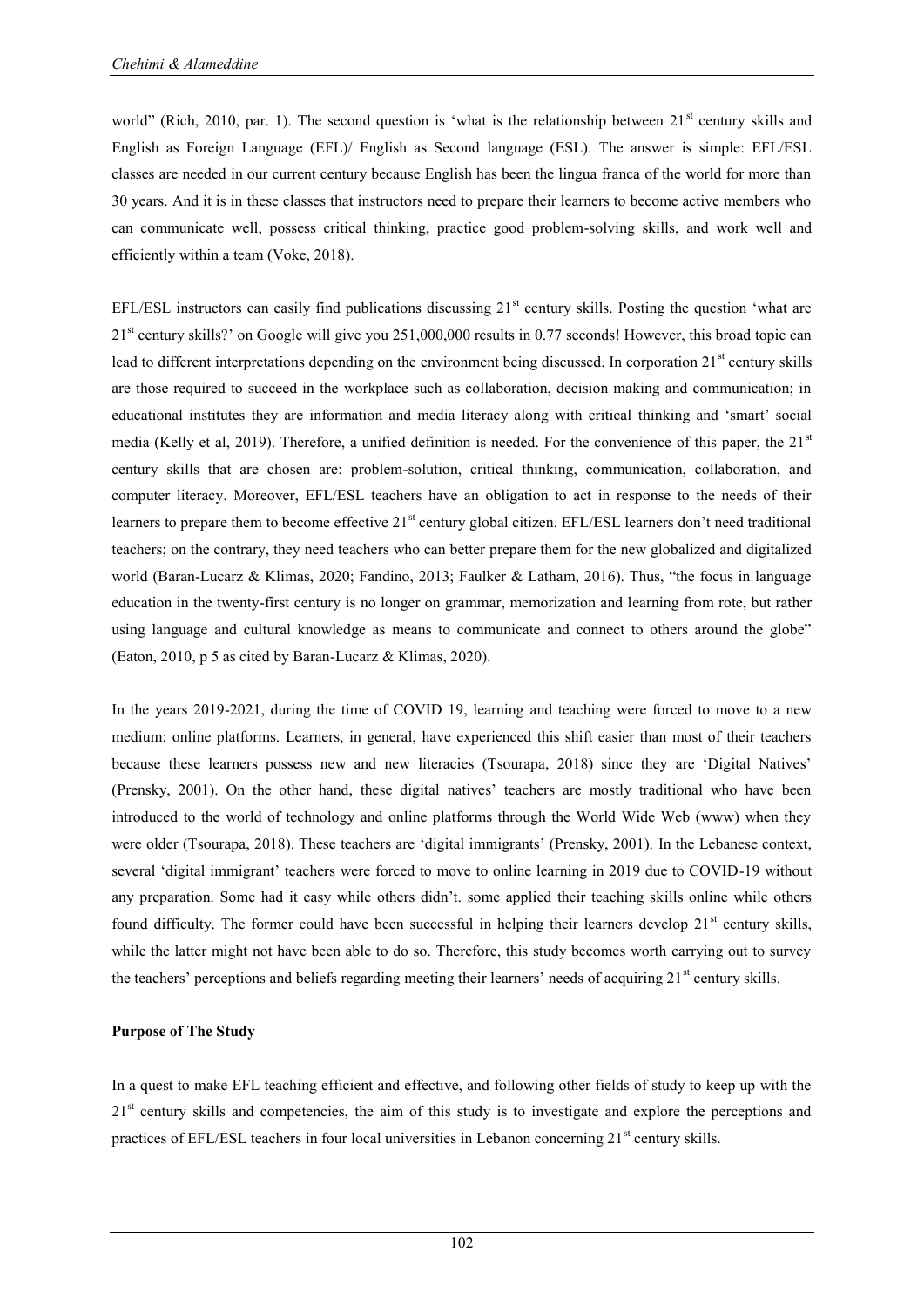#### **Research Questions**

To investigate the EFL/ESL teachers' perceptions and practices towards the development of  $21<sup>st</sup>$  century skills, the following questions are explored:

- 1. What are teachers' perceptions towards the development of  $21<sup>st</sup>$  century skills in EFL/ESL classes?
- 2. To what extent are teachers promoting  $21<sup>st</sup>$  century skills?
- 3. To what extent are EFL/ESL instructors critical thinkers?

In short, because the researchers believe that EFL/ESL classes are not only designed for teaching the English language; their roles extend to preparing their learners to become  $21<sup>st</sup>$  century global citizen, this study has been conducted to explore the perceptions and practices of some EFL/ESL university instructors. In the subsequent sections, the literature review, methodology, results, and discussion are presented.

# **Literature Review**

Citizens of the world need to be equipped with knowledge, skills, and the right attitudes to be fully capable of participating and contributing to their societies. This need is greatly attributed to the changes in society, and more specifically, to the rapid development of technology and its impact on people"s way of life, their work, and their education. In this rapid change, education needs to contribute to the development of factual and procedural knowledge, in the information or knowledge society the development of conceptual and metacognitive knowledge is increasingly considered important. The  $21<sup>st</sup>$  century skills are the skills that address the individuals' non-traditional capacities and raise their positivism and contribution to their surrounding environment. According to Ledward and Hirata (2011), 21st century skills are a blend of content knowledge, specific skills, expertise, and literacies necessary to succeed in work and life. Ledward and Hirata point out that these skills are more than technological literacy and include proficiency in critical thinking, problem solving, communication, and teamwork. Ultimately, these skills allow people to thrive in the new economy since they help people a) access, synthesize, and communicate information; b) work collaboratively across differences to solve complex problems; and c) create new knowledge through the innovative use of multiple technologies

According to Trilling and Fadel (2009), each of the core skills of the  $21<sup>st</sup>$  century addresses areas people need to acquire and develop. Life and career, for instance, describe the ability to be flexible, adaptable, self-directed, socially aware, accountable, and responsible. For their part, learning and innovation include the ability to be creative and innovative, critical, problem-solving, communicative, and collaborative. Finally, information, media and technology consist in the ability to access and use information, to create and analyze media products, and to apply technology effectively. Once studied and incorporated into curriculum, instruction, and assessment, these skills can help schools and teachers set up learning environments capable of developing the essential abilities needed in the 21st century (Lai & Viering, 2012)

For these skills to be learned, teachers need to be trained and become well-equipped to teach and guide students to become competent in these essential skills for this century. Researchers have explored various teacher training programs. Urbani, Roshandel, Michael and Truesdell (2017) investigated  $21<sup>st</sup>$  century skill training,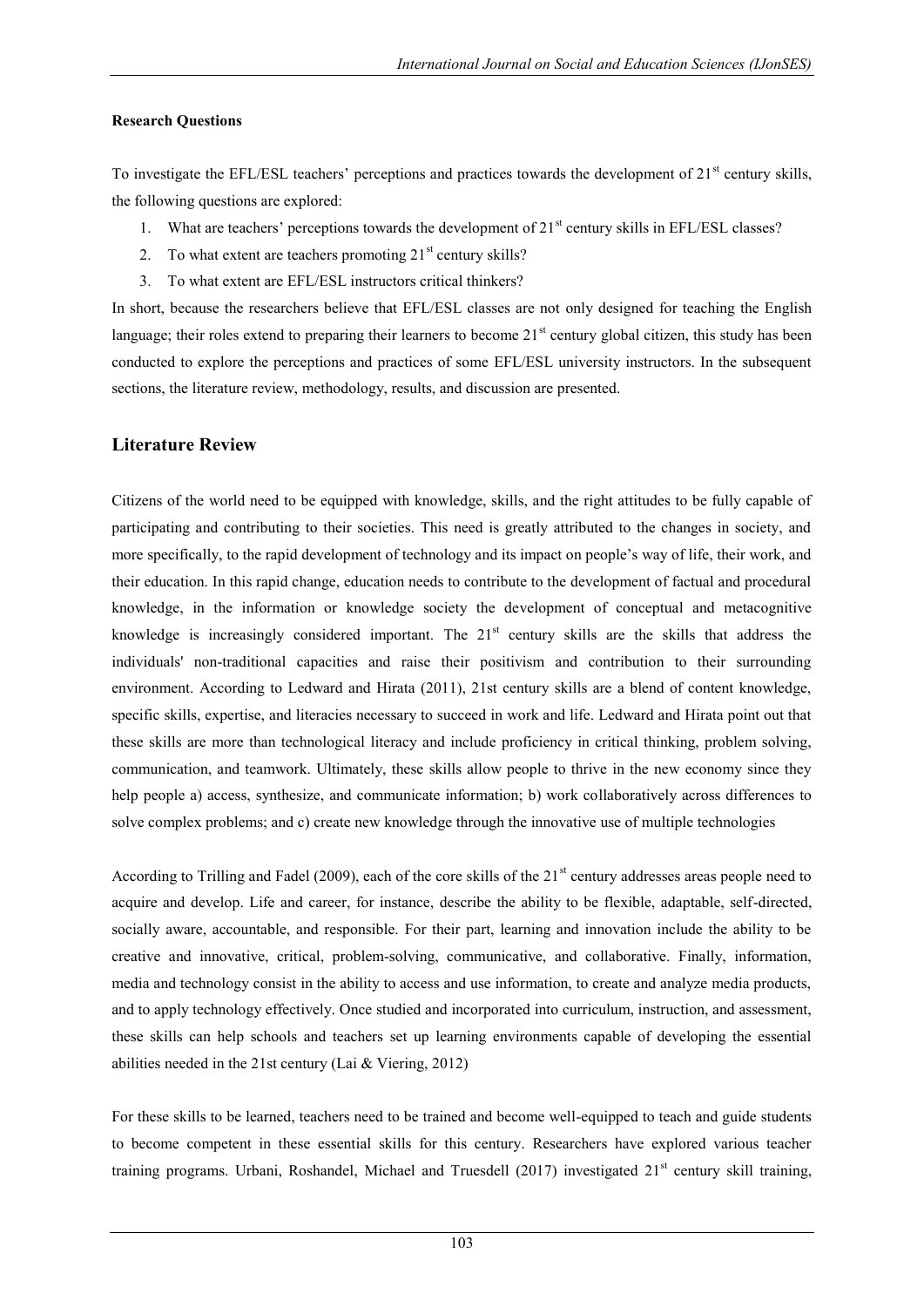teaching ability and teacher education program. The study focused on 21st century skills elements (Creativity, Critical thinking, Communication, Collaboration, Information Media, and Technology skills) presented by Partnership for 21st skills. A mixed-methods approach was used to indicate professional, applied, and personal development, ability of preservice and in-service teachers. Data was collected from four courses in which all preservice teachers attend in California. The results demonstrated the simultaneous integration developing, assessing, and modeling of the 21st century skills had the most effect on preservice teachers" teaching.

Another study was conducted by Shahin and Han (2020) which aimed to investigate EFL teachers" level of awareness and attitude towards 21st century skills in a city of Turkey. The findings of the qualitative and quantitative study revealed that 178 EFL teachers have strong attitude towards 21st century skills. Teaching experiences, working school environment factors had no relationship to the attitudes of ELT towards 21st century skills. Furthermore, the results revealed that EFL teachers think positively about using technology in their courses and find these technological tools, materials effective in teaching and in their daily lives.

Moreover, Al Bahal (2019) recommended that English Language classrooms need to be filled with meaningful and intellectually stimulating activities, practices, and processes that allow students to not just articulate thoughts and ideas effectively using oral, written, and nonverbal communication, but to also understand complex ideas, use multiple media and technologies, make judgments and decisions, and work creatively with others. As a result, teachers should be aware of the importance of the  $21<sup>st</sup>$  century skills and the curriculum should be tailored to meet the needs of this century.

To structure the analysis of  $21<sup>st</sup>$  century skills, several conceptual models have been created. One of those models is the one proposed by the North Central Regional Educational Laboratory and the Metiri Group (Lemke, 2002). Lemke (2003) explains that this model provides a framework to define what students need to thrive in today"s digital age. The framework identifies four general skills through four dimensions: digital-age literacy, inventive thinking, effective communication, and high productivity. The first dimension involves being able to use digital technology and communication tools to create, manage, and evaluate information to function in a knowledge society. Inventive thinking has to do with people"s cognitive abilities to apply information technologies in complex and sustained situations and to understand the consequence of doing so. The third dimension includes the ability to clearly communicate with others either orally or in writing using a wide range of media and technology. Finally, high productivity covers abilities to prioritize, plan and manage for relevant and high-quality products and results.

# **Method**

This study followed the qualitative method since the purpose is to explore and investigate the perceptions of ESL/EFL teachers regarding  $21<sup>st</sup>$  century skills. The qualitative method for this kind of study is the most appropriate because it is investigating a phenomenon to come up with recommendations to addressed matter (When to Use Qualitative Research, 2020).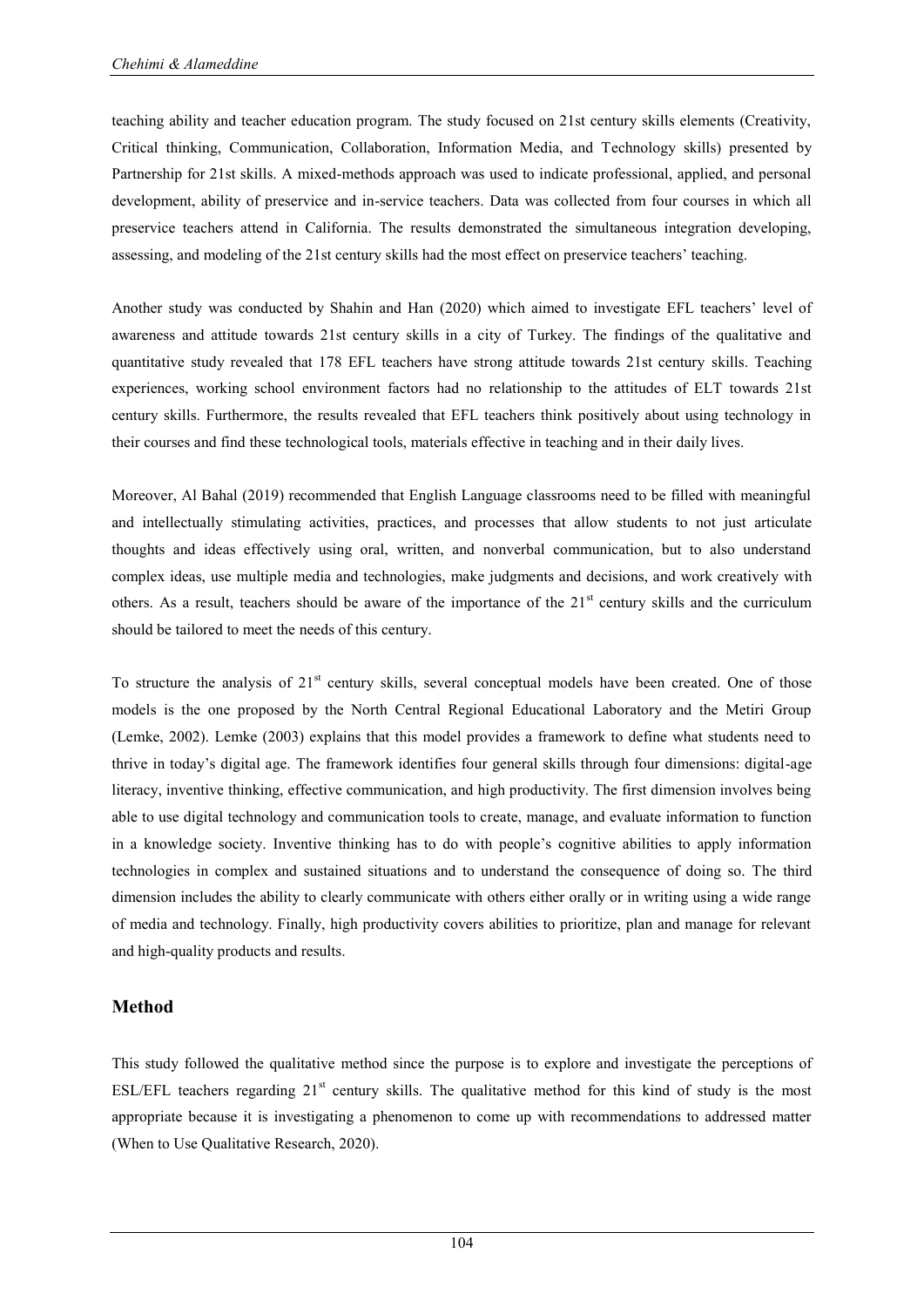#### **Instruments**

Based on the research questions and the relevant literature, two questionnaires were used. One questionnaire was developed and the other adopted from a previous study. One questionnaire was designed for teachers in order to collect data about their teaching methods- to what extent they incorporate critical thinking in their lesson, Questionnaire A (QA); and the other questionnaire B (QB) also for teachers to gather data regarding their critical thinking skills.

The QA consists of 20 questions which test to what extent do the teachers assist their learners in developing critical thinking. It is based on Likert scale where respondents were asked to choose among the scale of 1-3 where 1 is the least and 3 is the maximum. It was piloted for testing where five EFL/ESL teachers evaluated it and based on their evaluation, the questionnaire was adjusted and reached its final form. Piloting is essential in research studies since it increases the validity of the survey (Cohen et al, 2007). QB is a 50-item questionnaire developed by Kelly et al (2019). The questions are classified into four sections: critical thinking, creativity, communication, and collaboration. The respondents were asked to choose between agree to disagree.

Interviews with five ESL/EFL instructors were conducted to inquire about their perceptions towards the development of 21<sup>st</sup> century skills in EFL/ESL classes. Interviews are vital for research since they provide a wealth of information gathered from a small size of participants. These interviews provide the researchers with information about the participants" attitudes, opinions, and knowledge of a certain topic. Moreover, interviews are essential for qualitative research because they assist the researchers in explaining the participants" behavior and opinions alongside explaining certain phenomenon (Research Methods Guide: Interview Research, 2018).

#### **Participants**

Both surveys QA and QB were emailed to 50 participants who are colleagues of the researchers. Only 27 teachers returned the questionnaires. Five EFL/ESL instructors from three universities were interviewed: two program coordinators and three regular teachers.

#### **Data Collection**

The surveys were sent via email to the 50 participants during the month of August and were collected via email by September. The data collected from the surveys were analyzed using SPSS. Descriptive data was computed by finding the means and averages. The interviews were conducted at the end of September using online platforms: Google Meet and Teams by Microsoft office. The interviews lasted between 20 to 30 minutes where the participants answered three questions.

- 1. Do you believe that  $21<sup>st</sup>$  century skills are important? Why?
- 2. Is it the responsibility of ESL/EFL instructors to introduce their learners to 21<sup>st</sup> century skills?
- 3. To what extent do you incorporate  $21<sup>st</sup>$  century skills in your lessons?

Notes were taken during the interviews for the researchers to synthesize and analyze at the end.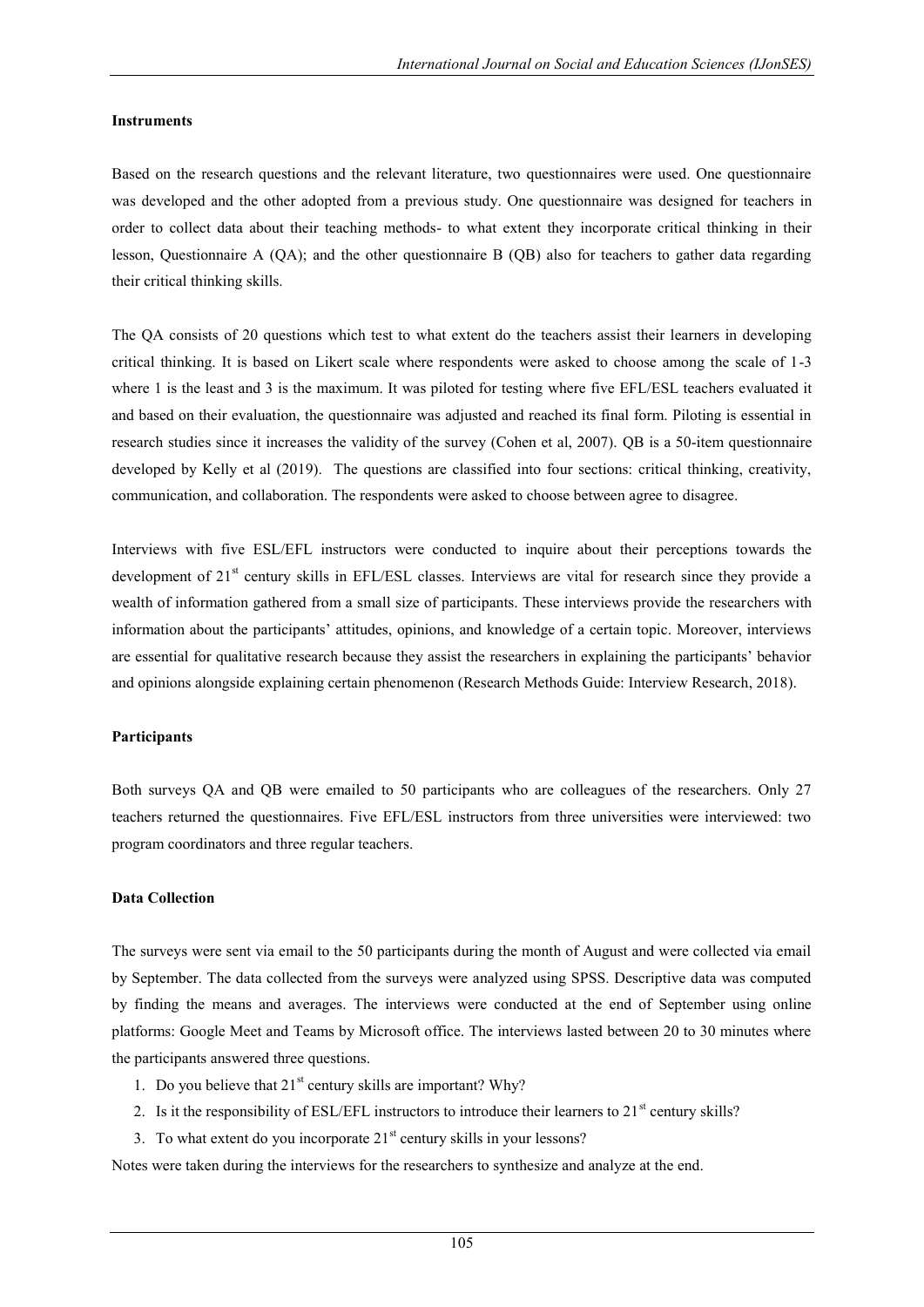#### **Results**

Out of the 50 questionnaires sent to the 50 teachers in the four local universities where the researchers teach, only 27 instructors filled out the two questionnaires and turned them in.

#### **Research question 2: To what extent are teachers promoting 21st-century skills?**

The research question was answered through the QA questionnaire. As indicated in Table 1, 59.3% of the teachers are familiar with the term 21<sup>st</sup> century skills and only 7.4% are not, however, 33% are neutral with the term of 21 $\rm{st}$  century. Adding the 33% to the 7%, it sums up to 40%, which is quite a large percentage. It reveals that teacher training programs and teacher trainers should clearly articulate 21<sup>st</sup>-century strategies in their training programs and include strategies for critical thinking skill development and the proper methods to teach these skills.

Table 1. Are You Familiar with the Term 21<sup>st</sup> Century Skill?

|          | Frequency                   | Percent |
|----------|-----------------------------|---------|
| agree    | 16                          | 59.3    |
| neutral  | Q                           | 33.3    |
| disagree | $\mathcal{D}_{\mathcal{L}}$ | 74      |
| Total    | 77                          | 100.0   |

Table 2 shows that most of the teachers,  $63\%$  agree that it is needed to train  $21<sup>st</sup>$  century skills, and only 37% are undecided. This finding is in accordance with the findings of Table 1. The instructors who are neutral to the knowledge of  $21^{st}$ -centry skills, and most probably do not know what the skills are, could not determine if these skills should be taught and incorporated in the ESL/EFL classes. Yet as Table 2 reveals, although 40% of teaches are neutral with the term 21<sup>st</sup>-century skills, 63% agree that the skills are needed. The result could be because the idea of critical thinking is always desired in general, and people seek it to adapt to their daily lives. The matter here is that teachers might know the sub-categories of  $21<sup>st</sup>$ -century skills but believe that critical thinking is needed.

Table 2. Do You Think it is needed to Train 21<sup>st</sup> Century Skill?

|         | Frequency | Percent         |
|---------|-----------|-----------------|
| agree   | 17        | 63.0            |
| neutral | 10        | 37 <sup>0</sup> |
| Total   | 27        | 100.0           |

What is even more unexpected is that 59.3% of teachers ranked themselves as critical thinkers, as Table A.1 indicates (see Appendix). It is the same percentage that had heard of the  $21<sup>st</sup>$ -century skills. Table A.1, moreover, shows that most teachers surveyed rank themselves as problem solver (44.4%) and as a decision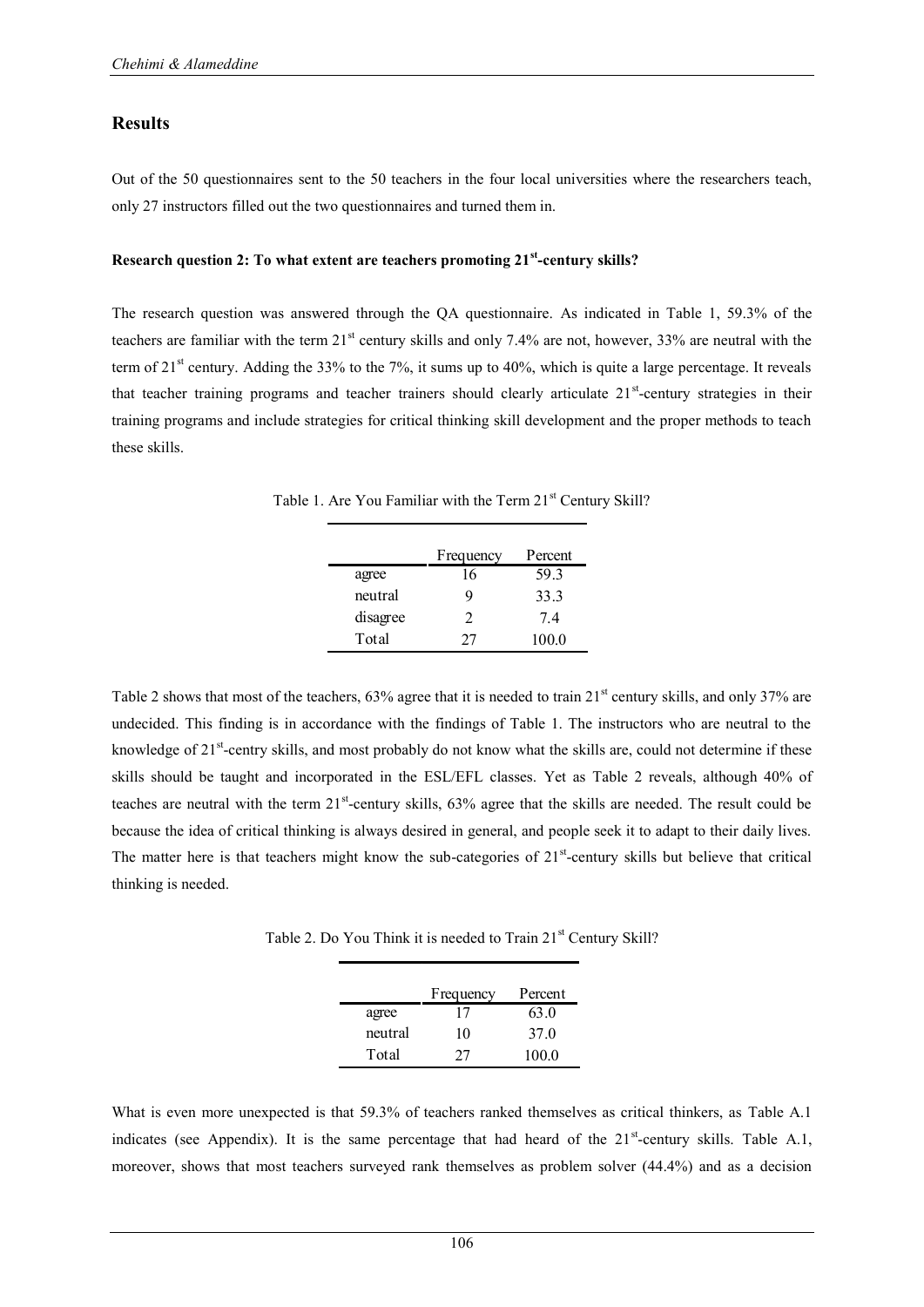maker (44.4%), with critical thinking as a maximum level (59.3%). 48 % of them help their learners develop their 21st century skills in a maximum way. 41 % rank their teaching impact the improvement of their learners" 21st century skills as moderate and 37% as maximum. 44% rank that giving a project assignment to their learner"s impact their 21st century skills development as moderate and 41% as maximum. 48% of the teachers rank that their teaching influenced their learners" 21st century skills development as moderate and 37% as maximum. 48% as an overall, rank their classes support their learners in developing 21st century skills as moderate and 41% as maximum. The percentages of teachers that are informed of  $21<sup>st</sup>$ -century skills is reflected through the survey. The percentages that spread between 48% and 59 % are almost the same as the findings of Table 1. These findings indicate that once teachers possess knowledge of what  $21^{st}$ -century skills are, they usually incorporate these skills in their lessons.

On the other hand, Table A.1 also reveals that 56% of the teachers rank that the project assignment helps their learners in developing their critical thinking as a maximum level. 48% think moderately that project assignments help their learners in developing their problem-solving skills and equal percentage was shown between minimum and maximum ranking (26%). 56% of them rate the impact of the project assignment on developing their learners" decision-making skill as moderate. 44% rank moderately that the project assignments influence their learners" work in team/collaboration skill and 37% as a maximum level. 41% as an overall, rank moderately the project assignment influence their learners" development of their 21st century skills and 37% as maximum. These findings indicate that the participating teachers did not know that these skills help develop 21<sup>st</sup>-century skills. Perhaps if they had known, they might have emphasized them in their teachings to assist their learners develop their skills. Therefore, these methods should be clearly articulated in the teacher-training programs and workshops.

Table 4 shows that all questions have as a mode 2 or 3; this indicates that most teachers ranking is moderate or maximum level, which is also shown by the mean of all questions that varies between 2.04 and 2.52 which show that all teachers" responses rank was between these 2 levels. An explanation for this finding could be that even if 40% of the teachers who had not heard of the  $21<sup>st</sup>$ -century skills are themselves to some extent critical readers and that the material they use in their classes to teach ESL/EFL follow the inquiry-based method and promote critical thinking.

Table A.2 (see Appendix) shows that there is evidence of a statistically significant bivariate association between every two ordinal variables where p-value <0.05 except for Variable 15 where we can notice that it is not correlated with variables 1,2,3,4,5,7,8, 9, 10 and 11. Also between variable 3 and 4, 8,9 and 16, where their pvalue >0.05. When the correlation coefficients between V1(at what level do you rank yourself as a decisionmaker?) and all other variables are added and p-value < 0.05 which indicates a positive relationship. It is reflected in teachers' reply to maximum on V1 tend to occur with other variables. And this is noticed with all other variables except for V 15 (The project assignments influence your learners' work in team/collaboration skill), the p-value>0.05 with variables 1,2,3,4,5,7,8,9,10,11, that is the results of the teachers occurred due to chance, no association between the variables. The same result was noticed between variables 3 with 4,8,9 and 16.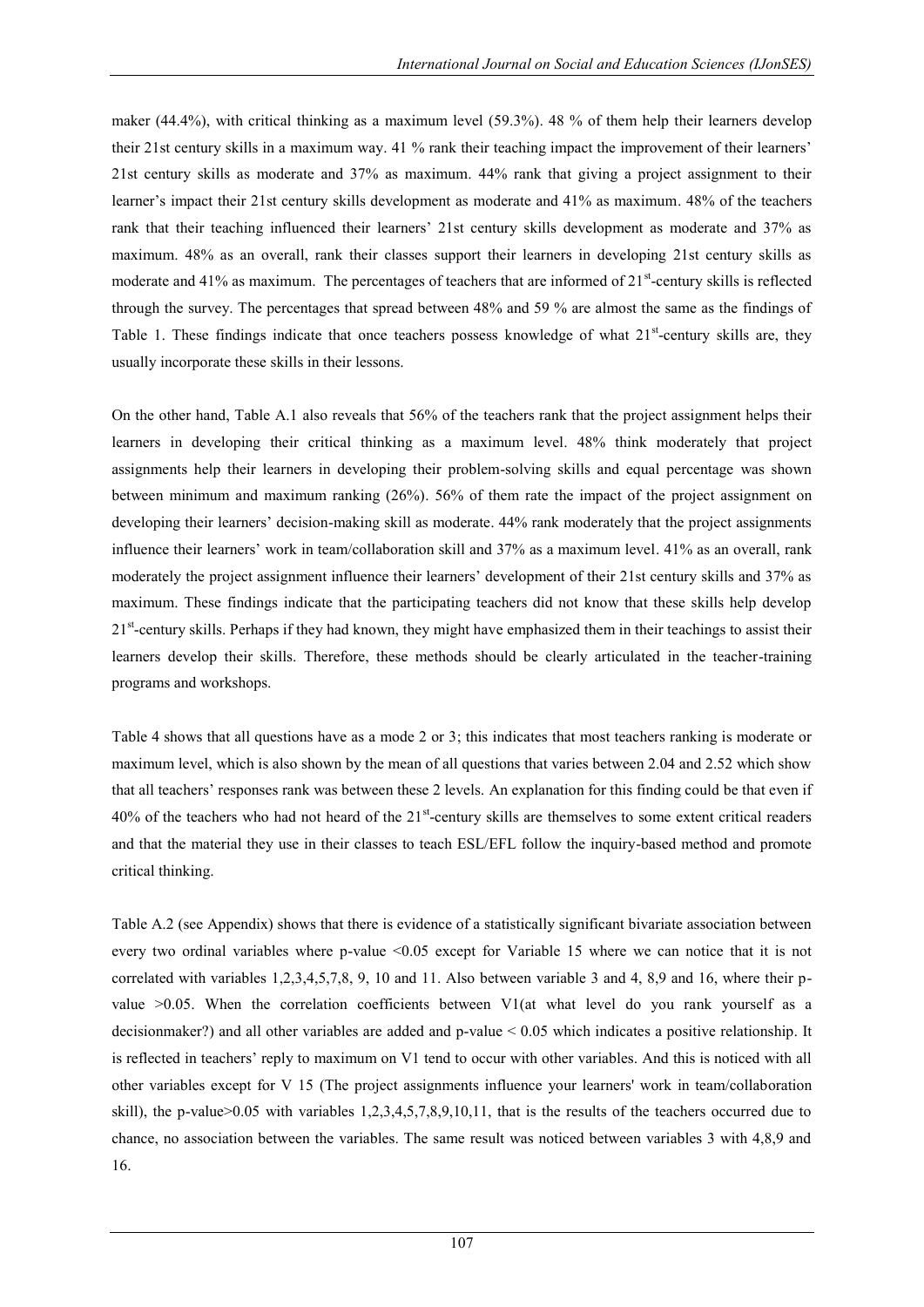|                                                                                                          | Mean | Median         | Mode           |
|----------------------------------------------------------------------------------------------------------|------|----------------|----------------|
| How do you rank yourself as a critical thinker?                                                          | 2.48 | 3              | 3              |
| How do you rank yourself as a problem solver?                                                            | 2.19 | $\overline{c}$ | 3              |
| At what level do you rank yourself as a decision maker?                                                  | 2.22 | $\overline{2}$ | 3              |
| How well do your learners work with others?                                                              | 2.04 | $\overline{2}$ | $\mathfrak{2}$ |
| How much do you help your learners develop their 21st century skills?                                    | 2.30 | $\overline{2}$ | 3              |
| How far does your teaching impact the improvement of your learners' 21st cent<br>skills?                 | 2.15 | $\overline{2}$ | $\overline{c}$ |
| Does giving a project assignment to your learners impact their 21st century skill<br>development?        | 2.26 | $\overline{2}$ | $\overline{2}$ |
| How far has your teaching influenced your learners' 21st century skills<br>development?                  | 2.22 | $\overline{2}$ | $\overline{2}$ |
| Overall, do your classes support your learners in developing 21st century skills                         | 2.30 | $\overline{2}$ | $\overline{2}$ |
| How well do you teach your learners what they need to know before starting a<br>project assignment?      | 2.48 | 3              | 3              |
| How do you rank your attitude in providing the project assignment consultation                           | 2.52 | 3              | 3              |
| How far does the project assignment help your learners in developing their critic<br>thinking?           | 2.41 | 3              | 3              |
| Do you think that project assignments help your learners in developing their<br>problem-solving skills?  | 2.00 | $\overline{2}$ | $\overline{2}$ |
| Rate the impact of the project assignment on developing your learners'<br>decision-making skill          | 2.07 | $\overline{2}$ | 2              |
| The project assignments influence your learners' work in team/collaboration skil                         | 2.19 | $\overline{2}$ | 2              |
| Overall, does the project assignment influence your learners' development of the<br>21st century skills? | 2.15 | 2              | 2              |
| Do you require your learners to develop a plan in completing their project<br>assignment?                | 2.22 | $\overline{2}$ | 3              |
| Do you give your learners clear feedback related to the results of their projects?                       | 2.37 | 3              | 3              |

#### Table 4. Descriptive Statistics

## **Research Question 3: To what extent are EFL/ESL instructors critical thinkers?**

This research question is answered through QB that assesses the teachers'  $21<sup>st</sup>$ -century critical thinking abilities. The table (see Appendix) shows that all statements that display collaboration activity, the agreement percentage was the highest. However, the statements "make sure all team members' ideas are equally valued" and "make detailed plans about the use of technology" had neutral percentage which was greater than agreement level. Moreover, we can notice that there is no one that disagreed with all statements except "make detailed plans about the use of technology" where the value is 3.7%, and "offer assistance to others in their work when needed" is 22%. These findings are in accordance with the data presented in Table A.1. The conclusion that one can draw from interpreting the data of Table A.3 is that these teachers are critical thinkers and possess  $21<sup>st</sup>$ . century skills even though some of them (around  $40\%$ ) did not know what  $21<sup>st</sup>$ -century skills are.

Table 5 shows that the mode of most statements is 1, which means that most teachers were satisfied concerning their collaboration ability. However, the teachers were not quite satisfied when it came to the statements "make sure all team members' ideas are equally valued", and "make detailed plans about the use of technology." The mode of these two statements was 2, indicating that most teachers were neutral towards these statements. The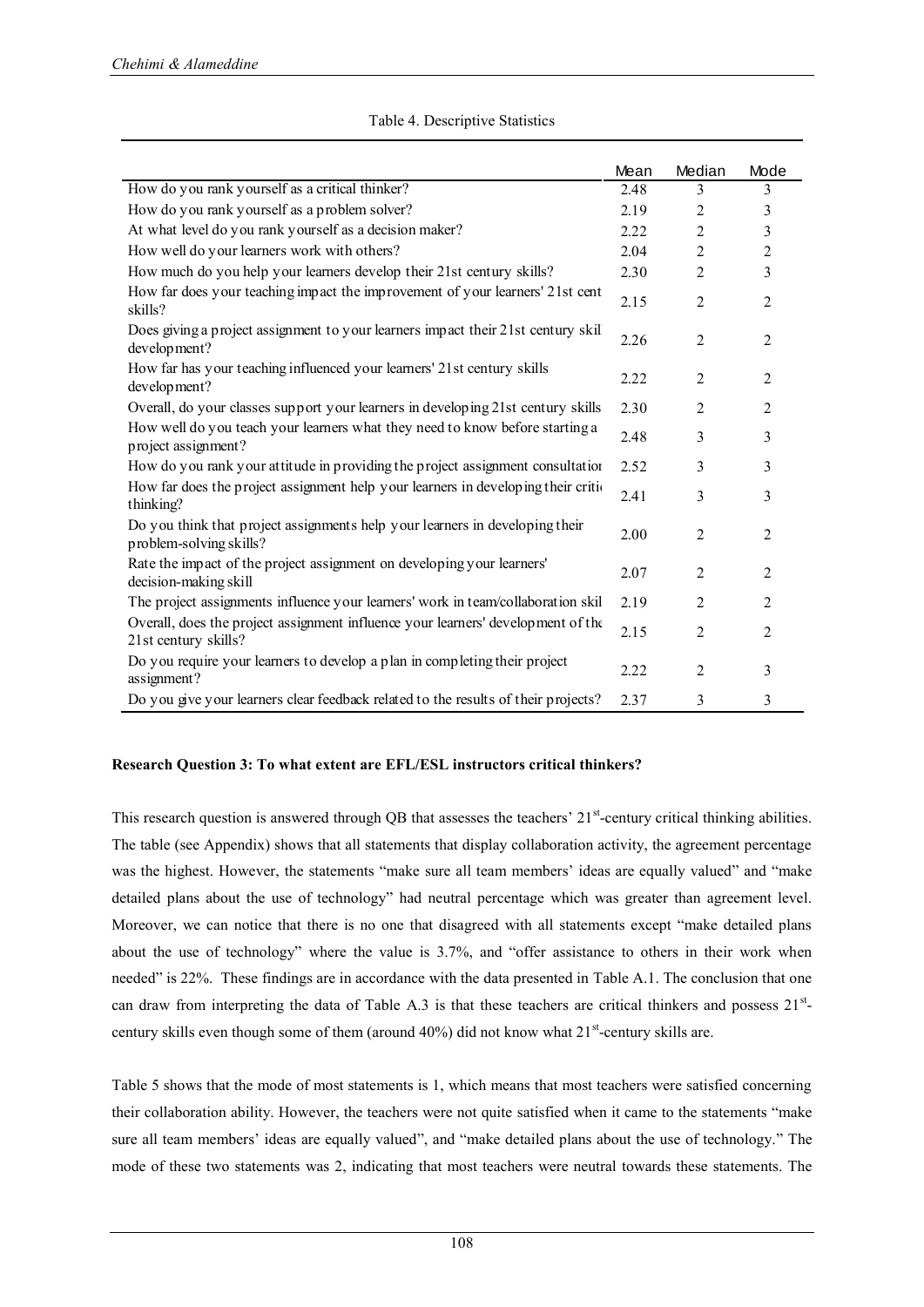mean of all statements ranges between 1 and 1.59, which is between agreement and neutral. We can conclude here that these teachers possess and apply most of 21<sup>st</sup> century skills, yet the most important skill in time of COVID 19, that is the use of technology, they are not "comfortable" with since they do not outline their plans of using it.

|                                                                                   | Mean  | M edian | M ode          |
|-----------------------------------------------------------------------------------|-------|---------|----------------|
| create a task list that divides project work reasonably among the team            | 1.52  |         |                |
| help the team solve problems and manage conflicts                                 | 1.41  |         |                |
| provide feedback useful to team members                                           | 1.26  | 1       |                |
| track our team's progress toward goals and deadlines                              | 141   | 1       | 1              |
| help resolve issues without asking the teacher for help                           | 1.52  | 1       |                |
| acknowledge and respect other perspectives                                        | 1.00  | 1       | 1              |
| interact with team members effectively                                            | 1.30  | 1       | 1              |
| assign roles as needed, based on team members' strengths                          | 1.56  | 1       | 1              |
| make sure all team members' ideas are equally valued                              | 1.52  | 2       | 2              |
| be polite and kind to teammates                                                   | 1.00  | 1       |                |
| involve all team members in tasks                                                 | 1.22  |         |                |
| follow rules for team decision-making                                             | 1 2 2 | 1       | 1              |
| complete research to contribute to the team                                       | 1.07  | 1       | 1              |
| use time, and run meetings, efficiently                                           | 1.37  | 1       |                |
| consistently use technology as agreed upon by the team to manage<br>project tasks | 1.41  | 1       | 1              |
| come physically and mentally prepared each day                                    | 1.30  | 1       |                |
| offer assistance to others in their work when needed                              | 1.52  |         |                |
| make detailed plans about how the team will work together                         | 1.59  | 2       | $\overline{2}$ |
| complete tasks without having to be reminded                                      | 1.15  | 1       |                |
| improve my own work when given feedback                                           | 1.04  |         |                |
| make detailed plans about the use of technology                                   | 1.52  |         |                |
| follow rules for team meetings                                                    | 1.07  |         |                |

Table A.4 (see Appendix) indicate that the teachers feel that they possess  $21<sup>st</sup>$  century skills. Table 8 shows that most teachers agree that they "understand how knowledge or insights might transfer to other situations or contexts", "recognize the limitations of our design and know when to consider alternatives", "evaluate reasoning and evidence that support an argument ", "identify in detail what needs to be known to answer a science inquiry question" , "develop follow-up questions that focus or broaden inquiry", "revise drafts and justify revisions with evidence" , "develop follow-up questions to gain understanding of the wants and needs of client or product users" , "understand a Driving Question (a driving question---> questions that lead to critical thinking)", "thoroughly assess the quality of information" ,"gather relevant and sufficient information from different sources " except for "justify choices of evaluation criteria" their responses was equally between neutral and agreement.

Finally, Table A.5 to A.8 (see Appendix) show a high correlation between all the variables of a subskill and between the different skills. We can infer from this that all teachers filled their questionnaire accurately and did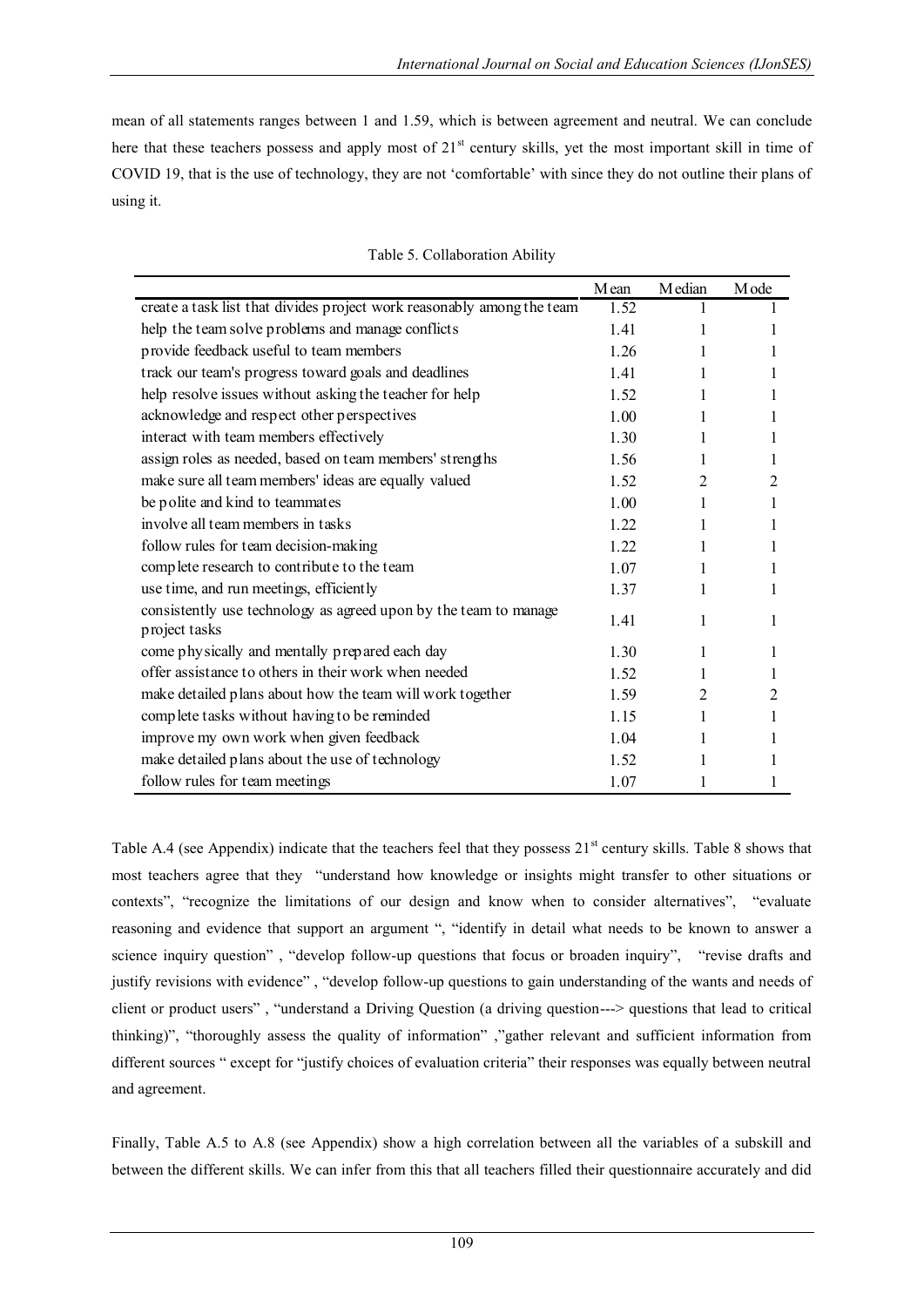not just choose answers randomly. For instance, in Table A.5 all variables of critical ability are highly correlated except variables 11 " justify choices of evaluation criteria" and V2 "recognize the limitations of our design and know when to consider alternatives" , V4 "identify in detail what needs to be known to answer a science inquiry question" and V5 "develop follow-up questions that focus or broaden inquiry" which shows that teachers were consistent in their answers. Table A.6 shows that all variables of creativity ability skills were highly correlated with p-value < 0.05 which indicates that teachers' perception of the frequency of how many times they practice critical thinking that leads them to the acquisition of creativity is consistent. Moreover, Table A.7 concludes that all eleven variables of communication skills are highly correlated (p-value <0.05), while Table A.8 shows that there is a strong correlation between the variables of the four abilities of the  $21<sup>st</sup>$  century skills (Collaboration, Critical thinking, creativity and communication) where p-value <1. In conclusion, the participating EFL/ESL teachers purposefully filled out QB and the result can be considered reliable.

The interviews with teachers aimed at exploring their "*perceptions towards the development of 21st century skills in EFL/ESL classes*". The teachers interviewed showed agreement that the 21<sup>st</sup> century skills are important and essential for EFL/ESL them. They all believed that having these skills does enrich the class environment and supports the critical thinking application by students. Critical thinking, collaboration and cooperation were skills that these teachers emphasized because they believe that in this century and especially with the advent of Covid 19 Pandemic, students were and are in need for such skills to adapt to this rapid change in their social, academic, and personal lives. Three out of five teachers believed that one of the responsibilities teachers have is to help and prepare students to become 21<sup>st</sup> century citizens. Therefore, we should incorporate these skills in our classes. The other two teachers, on the other hand, disagree and believe that their job is merely teaching English in their classes. They added that they can not incorporate such skills because they believe that their students will be overwhelmed especially that they are weak and lack English language proficiency.

The general result of this study concludes that ESL/EFL teachers who participated in the study possess  $21<sup>st</sup>$ century skills such as communication, critical thinking and problem solving (Ledward&Hirata,2011). These teachers assist their learners in acquiring and developing the needed skills (Trilling & Fadel, 2009) to become an efficient  $21<sup>st</sup>$  century global citizen. The skill that is lacking is connected to technology as seen by the responses of the participants which indicate that they do not plan in detail their incorporated technology classes as Urbany et al. (2017) recommended; however, theses teachers have positive attitudes toward  $21<sup>st</sup>$  century skills particularly critical thinking (Shahi & Han,2020). Finally, the responses show that these teachers have used project-based activities which help in acquiring 21<sup>st</sup> century skills, especially critical thinking. Moreover, these activities are interesting and do engage the learners in their lessons (Al Bahal,2019).

## **Conclusions and Recommendations**

In this time when everything is constantly changing, the need to stay up to date and always on board has become a must for teachers who are responsible for administering and catering for the newly arising needs of students. The 21<sup>st</sup> century brought new challenges for EFL/ESL teachers as well as for all educators. This study aimed at exploring and investigating EFL/ESL teachers' perceptions, knowledge of the 21<sup>st</sup> century skills and whether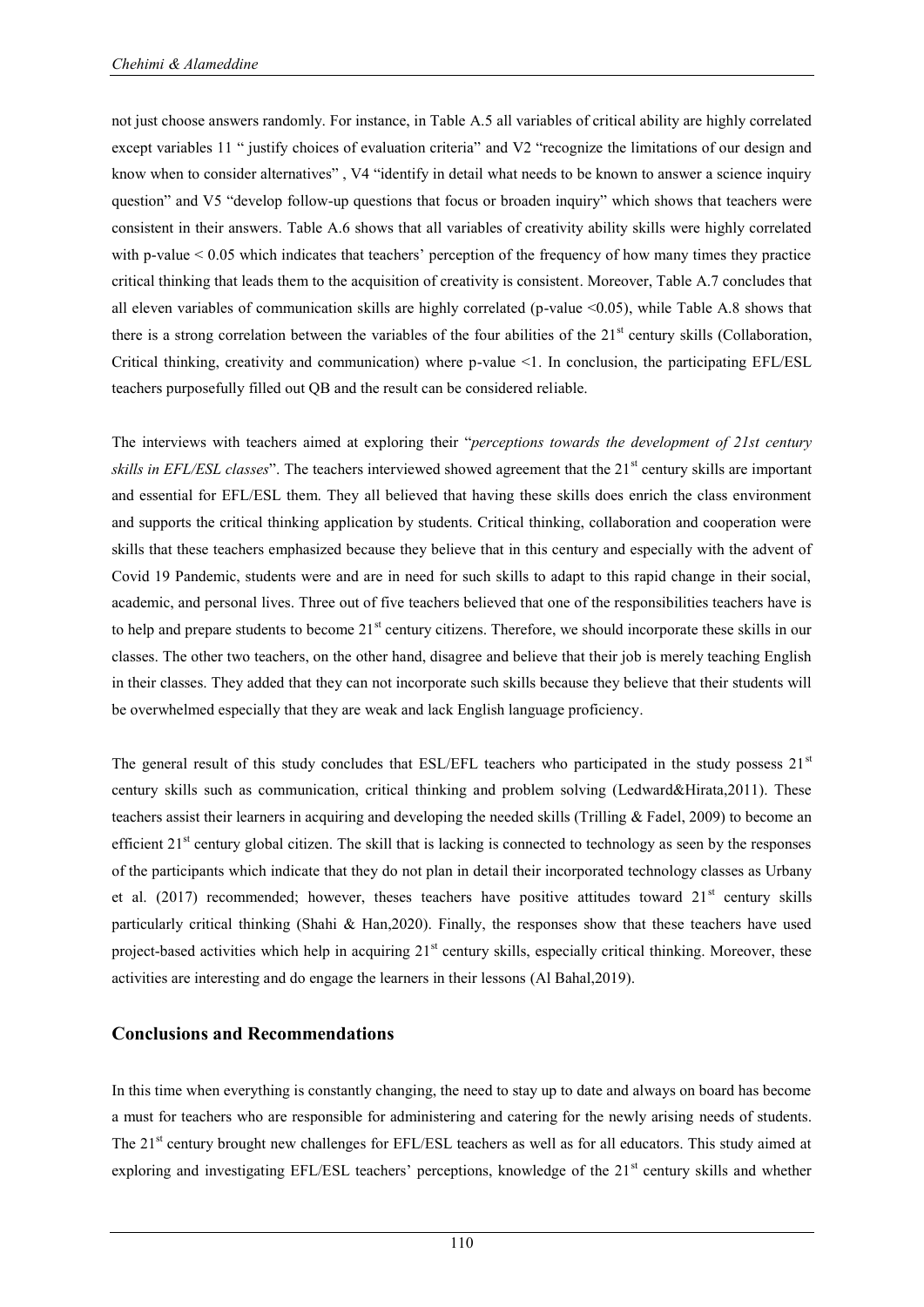they are implementing these skills. Results showed that most ESL/EFL teachers believe that they should implement the  $21<sup>st</sup>$  century skills in their classes because these skills are real life skills and would help learners become citizens of this century and always adapting to change.

It is highly recommended that teacher-training programs for  $21<sup>st</sup>$  century skills should be available for all teachers at all levels for the skills to be incorporated in the lessons and in teaching methodologies. The 21sy century skills need to be clearly articulated and highlighted to teachers to ensure proper implementation of these skills. Another recommendation is for teacher-training programs in up to date/ sophisticated technologies which provide a better access to information, knowledge, and collaboration and that will enhance teachers" critical thinking which will in turn benefit the learners. The role of EFL/ESL teachers should be emphasized because they are the ones who are teaching the LINGUA FRANCA/ENGLISH the language that is connecting the whole world. For learners to become citizens of this century, they also need to be citizens of the world and to be citizens of the world, they need English as an essential tool for communication and collaboration.

## **References**

- Al Bahal,F. (2019) Journal of Applied Linguistics and Language Research Volume 6, Issue 3,pp. 144-154
- Baran-Lucarz, M. & Klimas, A. (2020). Developing 21<sup>st</sup> century skills in a foreign language classroom: EFL students teachers" beliefs and self-awareness. *Academic Journal of Modern Philology, 10,* 23-38.
- Fandino, Y. J. (2013). 21st Century Skills and the English Foreign Language Classroom: A Call for More Awareness in Colombia. *Gist Education and Learning Research Journal, 7,* 190–208.
- Fatmawati, A. (2018). Students' perceptions of 21<sup>st</sup> century skills development through the implementation of project-based learning. *Pedagogy Journal of English Language, 6*(1), 37-46.
- Faulkner, J. & Latham, G. (2016). Adventurous Lives: Teacher Qualities for 21st Century Learning. *Australian Journal of Teacher Education, 41* (4); 137–150.
- Griffin, P. & Care, E. (2015). *Assessment and Teaching of 21st Century Skills: Methods and Approach*. Springer: Dordrecht.
- Handayani, N. (2017). Becoming the effective English teachers in the 21<sup>st</sup> century: What should know and what should do? *1 st English Language and Literature International Conference*. 156-164, ISSN: 2579-7263
- Kelley, T.R.; Knowles, J. G.; Han, J. & Sung, E. (2019). Creating  $21<sup>st</sup>$  century skills survey for high school students. *American Journal of Educational Research, 7*(8), 583-590.
- Lai, E., & Viering, M. (2012). Creating curriculum-embedded, performance-based assessments for measuring 21st century skills in K-5 students. Vancouver: Pearson Education
- Ledward, B. C., & Hirata, D. (2011). An overview of 21st century skills. Summary of 21st century skills for students and teachers. Honolulu: Kamehameha Schools–Research & Evaluation
- Lemke, C (2002). EnGauge 21st Century Skills: Digital literacies for a digital age. Washington, DC: Office of educational research and improvement (OERI).
- Lemke, C. (2003). EnGauge 21st century skills: Literacy in the digital age. USA: North central regional educational laboratory.
- Prensky, M. (2001). Digital natives, digital immigrants. *On the Horizon*, *9*(5), 1-6.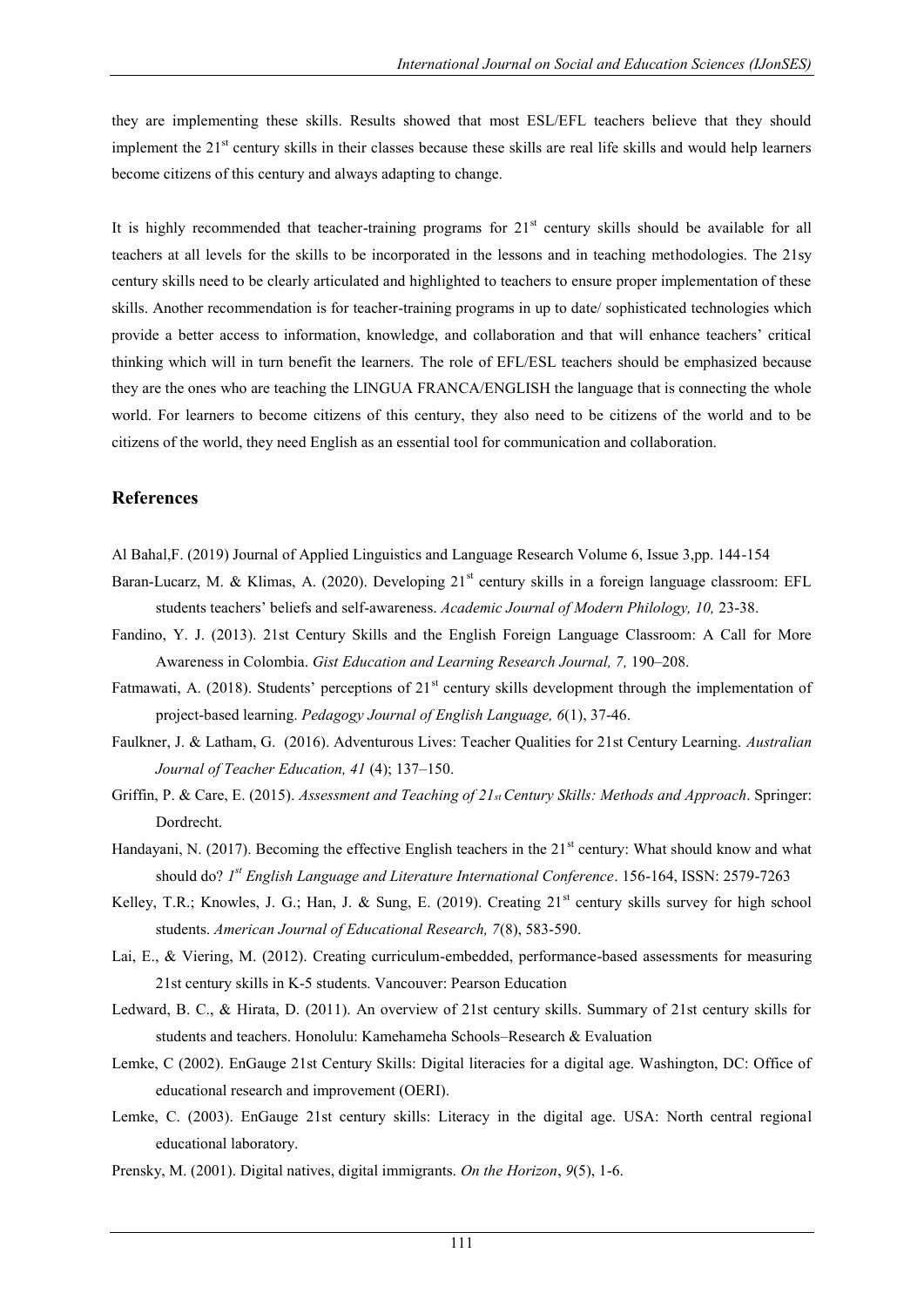- Research Methods Guide: Interview Research. (2018). *Virginia Tech University Libraries.* <https://guides.lib.vt.edu/researchmethods/interviews>
- Rich, E. (2010). How do you define 21st-century learning? *Education Week*. Retrieved [http://eduweek.org/teaching-learning/how-do-yu-define-21](http://eduweek.org/teaching-learning/how-do-yu-define-21st-century-learning/2010/10)<sup>st</sup>-century-learning/2010/10
- Şahin, H., & Han, T. (2020). EFL Teachers" Attitude Towards 21st Century Skills: A Mixed-Methods Study. *The Reading Matrix: An International Online Journal, 20*(2), 167-181.
- Toch, T. (2011). Beyond basic skills. *Phi Delta Kappan, 92*(6), 72-3.
- Trilling, B., & Fadel, C. (2009). 21st century skills: Learning for life in our times. San Francisco, CA: Jossey-Bass.
- Tsourapa, A. (2018). Exploring teachers' attitudes towards the development of  $21<sup>st</sup>$  century skills in EFL teaching. *Research Papers in Language Teaching and Learning, 9*(1), 6-31.
- Urbani, M., Roshandel, S., Michaels, R., & Truesdell, E. (2017). Developing and Modeling 21st Century Skills with Preservice Teachers. *Teacher Education Quarterly, 44*(4), 27- 50.
- Voke, C. (2018). Five 21<sup>st</sup> century skills TEFL teachers can no longer ignore. *The EFA Blog-TESOL*. Retrieved <https://hongkongtesol.com/blog/2018/11/five-21st-century-skills-tefl-teachers-can-no-longer-ignore>

| <b>Author Information</b>                            |  |  |  |  |
|------------------------------------------------------|--|--|--|--|
| Mira M. Alameddine                                   |  |  |  |  |
| $\blacksquare$ https://orcid.org/0000-0003-1631-3936 |  |  |  |  |
| Phoenicia University                                 |  |  |  |  |
| Al Zahrani District- South Lebanon                   |  |  |  |  |
| Lebanon                                              |  |  |  |  |
|                                                      |  |  |  |  |
|                                                      |  |  |  |  |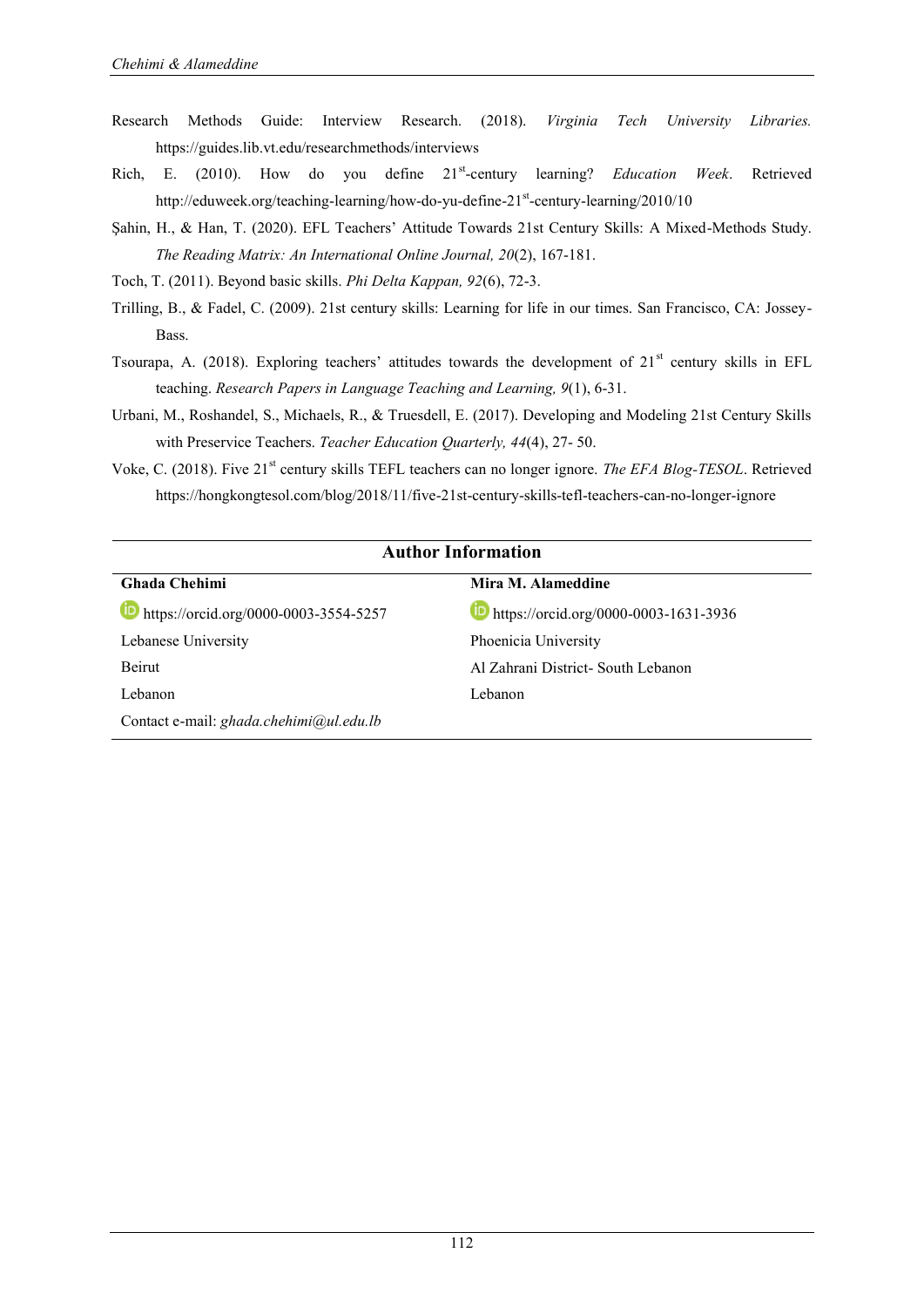# **Appendix. Additional Tables**

## Table A.1.

|                                                                              |                           | least                    | moderate | maximum        |
|------------------------------------------------------------------------------|---------------------------|--------------------------|----------|----------------|
| How do you rank yourself as a critical thinker?                              | $\overline{\text{Count}}$ | $\mathcal{E}$            | 8        | 16             |
|                                                                              | $\frac{0}{0}$             | 11.1%                    | 29.6%    | 59.3%          |
| How do you rank yourself as a problem solver?                                | Count                     | $\tau$                   | 8        | 12             |
|                                                                              | $\frac{0}{0}$             | 25.9%                    | 29.6%    | 44.4%          |
| At what level do you rank yourself as a decision maker?                      | Count                     | 6                        | 9        | 12             |
|                                                                              | $\frac{0}{0}$             | 22.2%                    | 33.3%    | 44.4%          |
| How well do your learners work with others?                                  | Count                     | $\overline{3}$           | 20       | $\overline{4}$ |
|                                                                              | $\frac{0}{0}$             | 11.1%                    | 74.1%    | 14.8%          |
| How much do you help your learners develop their 21st century ski Count      |                           | 5                        | 9        | 13             |
|                                                                              | $\frac{0}{0}$             | 18.5%                    | 33.3%    | 48.1%          |
| How far does your teaching impact the improvement of your learner Count      |                           | 6                        | 11       | 10             |
| 21st century skills?                                                         | $\frac{0}{0}$             | 22.2%                    | 40.7%    | 37.0%          |
| Does giving a project assignment to your learners impact their 21st          | Count                     | 4                        | 12       | 11             |
| century skills development?                                                  | $\frac{0}{0}$             | 14.8%                    | 44.4%    | 40.7%          |
| How far has your teaching influenced your learners' 21st century ski Count   |                           | $\overline{\mathcal{L}}$ | 13       | 10             |
| development?                                                                 | $\frac{0}{0}$             | 14.8%                    | 48.1%    | 37.0%          |
| Overall, do your classes support your learners in developing 21st            | Count                     | 3                        | 13       | 11             |
| century skills?                                                              | $\frac{0}{0}$             | 11.1%                    | 48.1%    | 40.7%          |
| How well do you teach your learners what they need to know befor Count       |                           | $\tau$                   |          | 20             |
| starting a project assignment?                                               | $\frac{0}{0}$             | 25.9%                    |          | 74.1%          |
| How do you rank your attitude in providing the project assignment Count      |                           | 3                        | 7        | 17             |
| consultation?                                                                | $\frac{0}{0}$             | 11.1%                    | 25.9%    | 63.0%          |
| How far does the project assignment help your learners in develop in Count   |                           | 4                        | 8        | 15             |
| their critical thinking?                                                     | $\frac{0}{0}$             | 14.8%                    | 29.6%    | 55.6%          |
| Do you think that project assignments help your learners in develop Count    |                           | $\overline{7}$           | 13       | $\tau$         |
| their problem-solving skills?                                                | $\frac{0}{0}$             | 25.9%                    | 48.1%    | 25.9%          |
| Rate the impact of the project assignment on developing your learne Count    |                           | 5                        | 15       | $\tau$         |
| decision-making skill                                                        | $\frac{0}{0}$             | 18.5%                    | 55.6%    | 25.9%          |
| The project assignments influence your learners' work in                     | Count                     | 5                        | 12       | 10             |
| team/collaboration skill                                                     | $\frac{0}{0}$             | 18.5%                    | 44.4%    | 37.0%          |
| Overall, does the project assignment influence your learners'                | Count                     | 6                        | 11       | 10             |
| development of their 21st century skills?                                    | $\frac{0}{0}$             | 22.2%                    | 40.7%    | 37.0%          |
| Do you require your learners to develop a plan in completing their           | Count                     | $\overline{7}$           | 7        | 13             |
| project assignment?                                                          | $\frac{0}{0}$             | 25.9%                    | 25.9%    | 48.1%          |
| Do you give your learners clear feedback related to the results of the Count |                           | 6                        | 5        | 16             |
| projects?                                                                    | $\frac{0}{0}$             | 22.2%                    | 18.5%    | 59.3%          |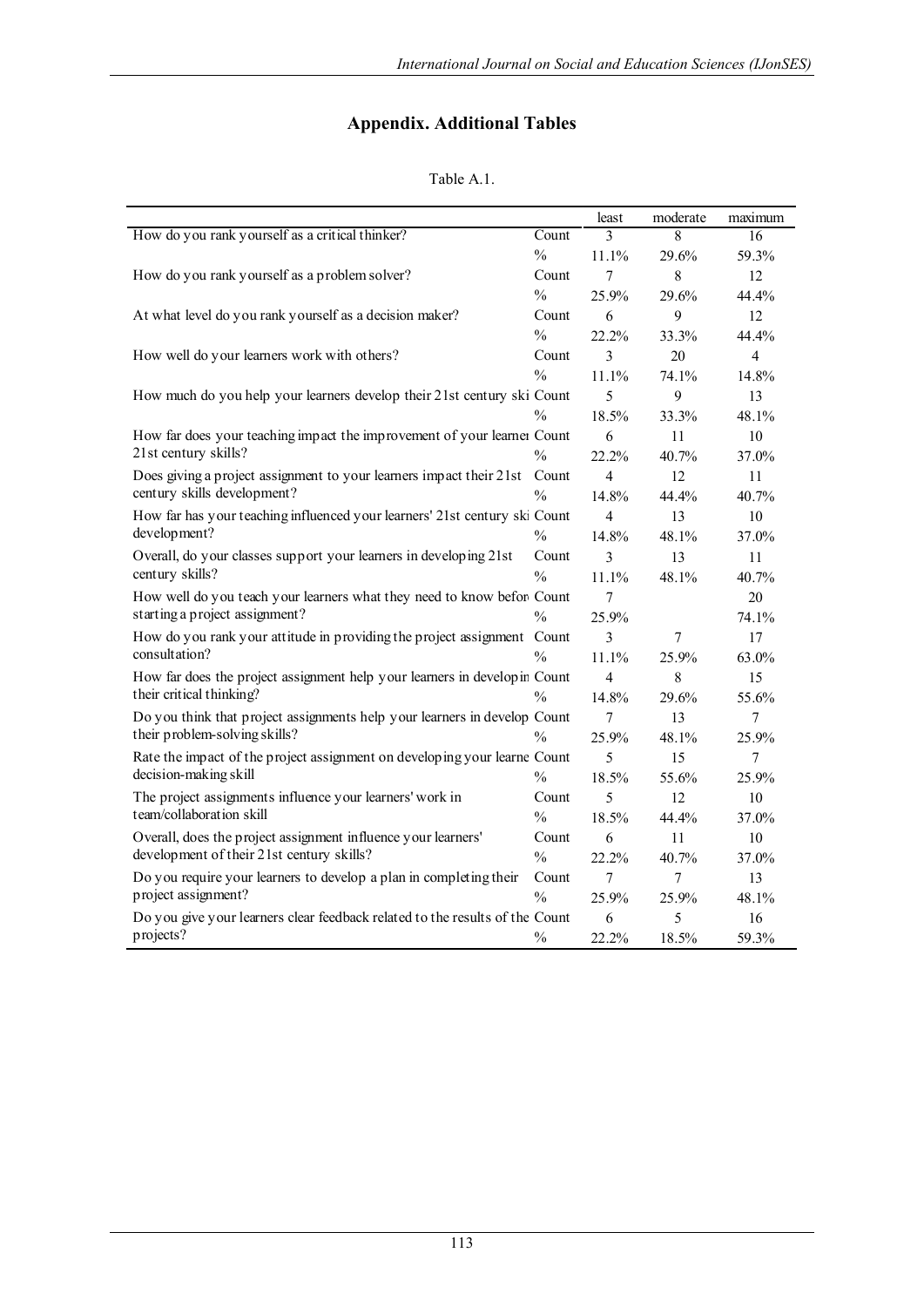Table A.2.

|              |                                           |                                 |                 |                    |                   |                |                  |                   | Table A.2.       |                  |                 |                  |                  |                  |                    |                      |                  |                    |                    |                    |
|--------------|-------------------------------------------|---------------------------------|-----------------|--------------------|-------------------|----------------|------------------|-------------------|------------------|------------------|-----------------|------------------|------------------|------------------|--------------------|----------------------|------------------|--------------------|--------------------|--------------------|
| Correlations |                                           |                                 |                 |                    |                   |                |                  |                   |                  |                  |                 |                  |                  |                  |                    |                      |                  |                    |                    |                    |
| Spearman's   |                                           | Correlation                     | $\overline{V}$  | V <sub>2</sub>     | V <sub>3</sub>    | V <sub>4</sub> | V <sub>5</sub>   | V <sub>6</sub>    | V <sub>7</sub>   | V <sub>8</sub>   | V <sub>9</sub>  | V10              | V11              | V12              | V13                | V14                  | V15              | V16                | V17                | V18                |
| rho          | $\mathbf{1}$                              | Coefficient                     | 100             | .415*              | 548**             | 559**          | $.556**$         | $.784**$          | $.616**$         | $.687**$         | $.602**$        | 769**            | 687**            | $.913**$         | 758**              | $.574**$             | .314             | .298               | $.686**$           | $.774**$           |
|              |                                           | Sig. (2-tailed)<br>N            | 27              | .031<br>27         | .003<br>27        | .002<br>27     | .003<br>27       | .000<br>$27\,$    | .001<br>27       | .000<br>27       | .001<br>27      | $.000\,$<br>27   | .000<br>27       | .000<br>27       | .000<br>27         | .002<br>$27\,$       | .111<br>$27\,$   | .131<br>27         | .000<br>$27\,$     | .000<br>$27\,$     |
|              | $\overline{\mathbf{v}}$<br>$\mathfrak{D}$ | Correlation<br>Coefficient      | $.415*$         | 1.00               | $.409*$           | .323           | $.856**$         | $.718**$          | $.741**$         | $.696**$         | $.715***$       | $.727**$         | $.637**$         | .437*            | $.673**$           | $.571**$             | .275             | $.584**$           | .788**             | $.683**$           |
|              |                                           | Sig. (2-tailed)                 | .031            |                    | .034              | .101           | .000             | .000              | .000             | .000.            | .000            | .000             | .000             | .023             | .000               | .002                 | .165             | .001               | .000               | .000               |
|              | $\mathbf{V}$                              | N<br>Correlation                | 27              | 27                 | 27                | 27             | 27               | 27                | 27               | 27               | 27              | 27               | 27               | 27               | 27                 | 27                   | 27               | 27                 | 27                 | 27                 |
|              | $\ddot{\mathbf{3}}$                       | Coeffic ient<br>Sig. (2-tailed) | 548**<br>.003   | 409*<br>.034       | 1.00              | 544*<br>.003   | $.533**$<br>.004 | $.420*$<br>.029   | 401*<br>.038     | .355<br>.069     | .352<br>.072    | $.770**$<br>.000 | .492**<br>.009   | .569**<br>.002   | $.618*$<br>.001    | .366<br>.060         | .081<br>.688     | $-.073$<br>.718    | .424*<br>.028      | $.509**$<br>.007   |
|              |                                           | N                               | 27              | 27                 | J.<br>27          | 27             | 27               | 27                | 27               | $27\,$           | 27              | 27               | 27               | 27               | 27                 | 27                   | 27               | 27                 | 27                 | 27                 |
|              | V                                         | Correlation                     |                 |                    |                   |                |                  |                   |                  |                  |                 |                  |                  |                  |                    |                      |                  |                    |                    |                    |
|              | $\overline{4}$                            | Coefficient<br>Sig. (2-tailed)  | $.559*$<br>002  | .323<br>.101       | $.544**$<br>003   | 1.000          | $.549**$<br>.003 | $.656**$<br>.000  | .437*<br>.023    | .445*<br>.020    | $.458*$<br>.016 | $.537**$<br>004  | .340<br>.083     | $.608*$<br>.001  | $.709*$<br>$000 -$ | $.761**$<br>.000     | $.677*$<br>.000. | $.406*$<br>.036    | $.586**$<br>.001   | $.565**$<br>.002   |
|              |                                           | N                               | 27              | 27                 | 27                | 27             | 27               | 27                | 27               | 27               | 27              | 27               | 27               | 27               | 27                 | 27                   | 27               | 27                 | 27                 | 27                 |
|              | $\overline{\mathbf{v}}$<br>5              | Correlation<br>Coefficient      | $.556**$        | $.856**$           | $.533**$          | .549**         | $1.00\,$         | $.879**$          | .854**           | $.813**$         | 870**           | $.743**$         | $.492**$         | $.560**$         | $.804**$           | $.650**$             | .334             | $.667**$           | $.812**$           | $.696**$           |
|              |                                           | Sig. (2-tailed)<br>N            | .003            | .000               | .004              | .003           |                  | .000              | .000             | .000             | .000            | .000             | .009             | .002             | .000               | 000.                 | .089             | .000               | .000               | .000               |
|              | $\overline{\mathbf{v}}$                   | Correlation                     | 27<br>$.784**$  | $27\,$<br>$.718**$ | $27\,$<br>$.420*$ | 27<br>$.656*$  | 27<br>$.879**$   | $27\,$<br>1.00    | 27<br>$.871**$   | 27<br>$.903**$   | 27<br>$.901**$  | 27<br>$.755**$   | 27<br>.579**     | 27<br>$.777**$   | 27<br>$.881**$     | $27\,$<br>.735**     | $27\,$<br>.431*  | 27<br>$.696**$     | $27\,$<br>$.881**$ | $27\,$<br>$.826**$ |
|              | 6                                         | Coefficient<br>Sig. (2-tailed)  | .000            | .000               | .029              | .000           | .000             |                   | .000             | .000             | .000            | .000             | .002             | .000             | .000               | .000                 | .025             | .000               | .000               | .000               |
|              |                                           | N                               | 27              | 27                 | 27                | 27             | 27               | 27                | 27               | 27               | 27              | 27               | 27               | 27               | 27                 | 27                   | 27               | 27                 | 27                 | 27                 |
|              | $\overline{7}$                            | Correlation<br>Coefficient      | $.616***$       | 741**              | $401*$            | .437*          | $854**$          | $.871**$          | 1.00             | $.954**$         | 978**           | 668**            | 344              | $.633**$         | $.809**$           | 645**                | .326             | $774**$            | $.867**$           | $.746**$           |
|              |                                           | Sig. (2-tailed)<br>N            | .001<br>27      | .000               | .038              | .023<br>27     | .000             | .000<br>27        | 27               | .000             | .000<br>27      | .000             | .079<br>27       | .000<br>27       | .000<br>27         | 000.                 | .097<br>27       | .000<br>27         | .000               | .000               |
|              | $\overline{\mathbf{v}}$                   | Correlation                     | $.687**$        | 27<br>$.696**$     | 27<br>.355        | .445*          | 27<br>$.813**$   | $.903**$          | $.954**$         | 27<br>1.00       | $.929**$        | 27<br>$.653**$   | $.419*$          | $.693**$         | $.827**$           | 27<br>$.662**$       | .343             | $.800**$           | 27<br>$.827**$     | 27<br>$.715***$    |
|              | $\bf 8$                                   | Coeffic ient<br>Sig. (2-tailed) | .000            | .000               | .069              | .020           | .000             | .000              | .000             |                  | 000.            | .000             | .030             | .000             | .000               | .000.                | .080             | 000.               | .000.              | .000               |
|              | $\overline{V}$                            | N                               | 27              | $27\,$             | 27                | 27             | 27               | $27\,$            | 27               | $27\,$           | 27              | 27               | 27               | 27               | 27                 | $27\,$               | $27\,$           | 27                 | $27\,$             | $27\,$             |
|              | 9                                         | Correlation<br>Coefficient      | $.602**$        | $.715***$          | .352              | .458*          | $.870**$         | $.901**$          | $.978**$         | .929**           | 1.00            | $.623**$         | .312             | $.592**$         | $.787**$           | $.613**$             | .284             | $.754**$           | $.849**$           | $.748**$           |
|              |                                           | Sig. (2-tailed)<br>N            | .001<br>27      | .000<br>27         | .072<br>27        | .016<br>27     | .000<br>27       | .000<br>27        | .000<br>27       | .000.<br>27      | 27              | .001<br>27       | .113<br>27       | .001<br>27       | .000<br>27         | .001<br>27           | .151<br>$27\,$   | .000<br>27         | .000<br>27         | .000<br>27         |
|              | $\overline{\mathbf{v}}$                   | Correlation<br>Coefficient      | .769**          | $.727**$           | $.770*$           | $.537**$       | $.743**$         | .755**            | $.668*$          | $.653**$         | $623**$         | 1.00             | $.811**$         | $.758**$         | $.822**$           | .568**               | .217             | .261               | $.822**$           | $.838**$           |
|              | $10$                                      | Sig. (2-tailed)                 | .000            | .000               | .000              | .004           | .000             | .000              | .000             | .000             | .001            |                  | .000             | .000             | .000               | .002                 | .277             | .188               | .000               | .000               |
|              | $\overline{\mathbf{v}}$                   | N<br>Correlation                | 27              | $27\,$             | $27\,$            | 27             | 27               | $27\,$            | 27               | 27               | 27              | 27               | 27               | 27               | 27                 | $27\,$               | 27               | 27                 | $27\,$             | $27\,$             |
|              | 11                                        | Coeffic ient                    | $.687**$        | $.637**$           | $.492**$          | .340           | .492**           | .579**            | .344             | .419*            | .312            | $.811**$         | 1.00             | $.673**$         | .579**             | .398*                | .164             | .092               | $.569**$           | $.628**$           |
|              |                                           | Sig. (2-tailed)<br>N            | 000<br>27       | 000<br>$27\,$      | 009<br>27         | 083<br>27      | .009<br>27       | .002<br>$27\,$    | 079<br>27        | .030<br>27       | .113<br>27      | .000<br>27       | 27               | .000<br>27       | .002<br>27         | 040<br>$27\,$        | .413<br>$27\,$   | .649<br>27         | .002<br>$27\,$     | .000<br>27         |
|              | V<br>12                                   | Correlation<br>Coefficient      | $.913**$        | $.437*$            | $.569**$          | 60.8**         | 560**            | $.777**$          | $.633**$         | $.693**$         | .592**          | $.758**$         | $.673**$         | 1.00             | $.771**$           | $.655***$            | 45.8*            | .346               | $644**$            | $.718**$           |
|              |                                           | Sig. (2-tailed)                 | .000            | .023               | .002              | .001           | .002             | .000              | .000             | .000             | .001            | .000             | .000             |                  | .000               | 000.                 | .016             | .078               | .000               | .000               |
|              | $\overline{\mathbf{v}}$                   | N<br>Correlation                | 27              | 27                 | 27                | 27             | 27               | 27                | 27               | 27               | 27              | 27               | 27               | 27               | 27                 | 27                   | 27               | 27                 | 27                 | 27                 |
|              | 13                                        | Coefficient<br>Sig. (2-tailed)  | $.758*$<br>.000 | $.673**$<br>.000   | $.618**$<br>.001  | .709**<br>.000 | $.804**$<br>.000 | $.881**$<br>.000  | $.809**$<br>.000 | $.827**$<br>.000 | .787**<br>.000  | $.822**$<br>.000 | $.579**$<br>.002 | $.771**$<br>.000 | 1.00               | $.861**$<br>$.000\,$ | $.557**$<br>.003 | $.580**$<br>.002   | $.850**$<br>.000   | .799**<br>.000     |
|              |                                           | N                               | 27              | $27\,$             | $27\,$            | 27             | 27               | $27\,$            | 27               | 27               | 27              | 27               | 27               | 27               | $27\,$             | $27\,$               | $27\,$           | $27\,$             | $27\,$             | $27\,$             |
|              | $\overline{V}$<br>14                      | Correlation<br>Coefficient      | $.574*$         | $.571**$           | .366              | $.761*$        | $.650*$          | $.735**$          | $.645*$          | $.662*$          | $.613*$         | $.568*$          | .398*            | .655*            | $.861**$           | 1.000                | .885*            | $.673**$           | $.713**$           | $.647*$            |
|              |                                           | Sig. (2-tailed)                 | .002            | .002               | .060              | .000           | .000             | .000              | .000             | .000.            | .001            | .002             | .040             | .000             | .000               |                      | .000             | .000               | .000               | .000               |
|              | $\overline{V}$                            | N<br>Correlation                | 27<br>.314      | 27<br>.275         | 27<br>.081        | 27<br>$.677**$ | 27<br>.334       | 27<br>.431*       | 27<br>.326       | 27<br>.343       | 27<br>.284      | 27<br>.217       | 27<br>.164       | 27<br>.458*      | 27<br>$.557**$     | 27<br>.885**         | 27<br>1.000      | 27<br>.578**       | 27<br>$.410*$      | 27<br>.322         |
|              | 15                                        | Coefficient<br>Sig. (2-tailed)  | .111            | .165               | .688              | .000           | .089             | .025              | .097             | .080             | 151             | .277             | .413             | .016             | .003               | .000                 |                  | .002               | 034                | 101                |
|              |                                           | N                               | 27              | 27                 | 27                | 27             | 27               | 27                | 27               | 27               | 27              | 27               | 27               | 27               | 27                 | 27                   | 27               | 27                 | 27                 | 27                 |
|              | $\overline{\mathbf{v}}$<br>16             | Correlation<br>Coeffic ient     | .298            | $.584**$           | $-.07$            | .406*          | $.667**$         | $.696**$          | $.774**$         | $800**$          | $.754**$        | .261             | .092             | .346             | .580**             | $.673**$             | $.578**$         | 1.00               | $.670**$           | .419*              |
|              |                                           | Sig. (2-tailed)<br>N            | .131            | 001                | 718               | 036<br>27      | 000<br>27        | 000               | 000<br>27        | .000<br>27       | 000<br>27       | .188             | 649              | 078<br>27        | .002<br>27         | $000 -$              | 002              |                    | 000                | .029               |
|              | $\overline{V}$                            | Correlation                     | 27<br>$.686**$  | 27<br>.788**       | 27<br>$.424*$     | 586**          | $.812**$         | $27\,$<br>$881**$ | $.867**$         | $.827**$         | 849**           | 27<br>$.822**$   | 27<br>.569*      | $.644*$          | $.850**$           | $27\,$<br>$.713**$   | $27\,$<br>41.0*  | $27\,$<br>$.670**$ | 27<br>1.000        | $27\,$<br>$.893**$ |
|              | 17                                        | Coefficient<br>Sig. (2-tailed)  | .000            | .000               | .028              | .001           | .000             | 000               | 000              | .000             | .000            | .000             | .002             | .000             | .000               | 000.                 | .034             | .000               |                    | .000               |
|              |                                           | N                               | 27              | 27                 | 27                | 27             | 27               | 27                | 27               | 27               | 27              | 27               | 27               | 27               | 27                 | 27                   | 27               | 27                 | 27                 | 27                 |
|              | $\overline{\mathbf{v}}$<br>18             | Correlation<br>Coefficient      | $.774**$        | $.683**$           | $.509**$          | $.565**$       | $.696**$         | $.826**$          | $.746*$          | $.715**$         | 748**           | $.838**$         | $.628*$          | $.718*$          | .799*              | $.647**$             | .322             | $.419*$            | .893**             | 1.000              |
|              |                                           | Sig. (2-tailed)<br>N            | .000<br>27      | .000<br>27         | .007<br>27        | .002<br>27     | .000             | .000              | .000             | .000<br>$27\,$   | .000<br>27      | .000<br>27       | .000<br>27       | .000<br>27       | .000<br>27         | 000.<br>$2\,7$       | .101<br>$27\,$   | .029<br>$27\,$     | .000<br>$2\,$      |                    |
|              |                                           |                                 |                 |                    |                   |                | 27               | $27\,$            | $27\,$           |                  |                 |                  |                  |                  |                    |                      |                  |                    |                    | 27                 |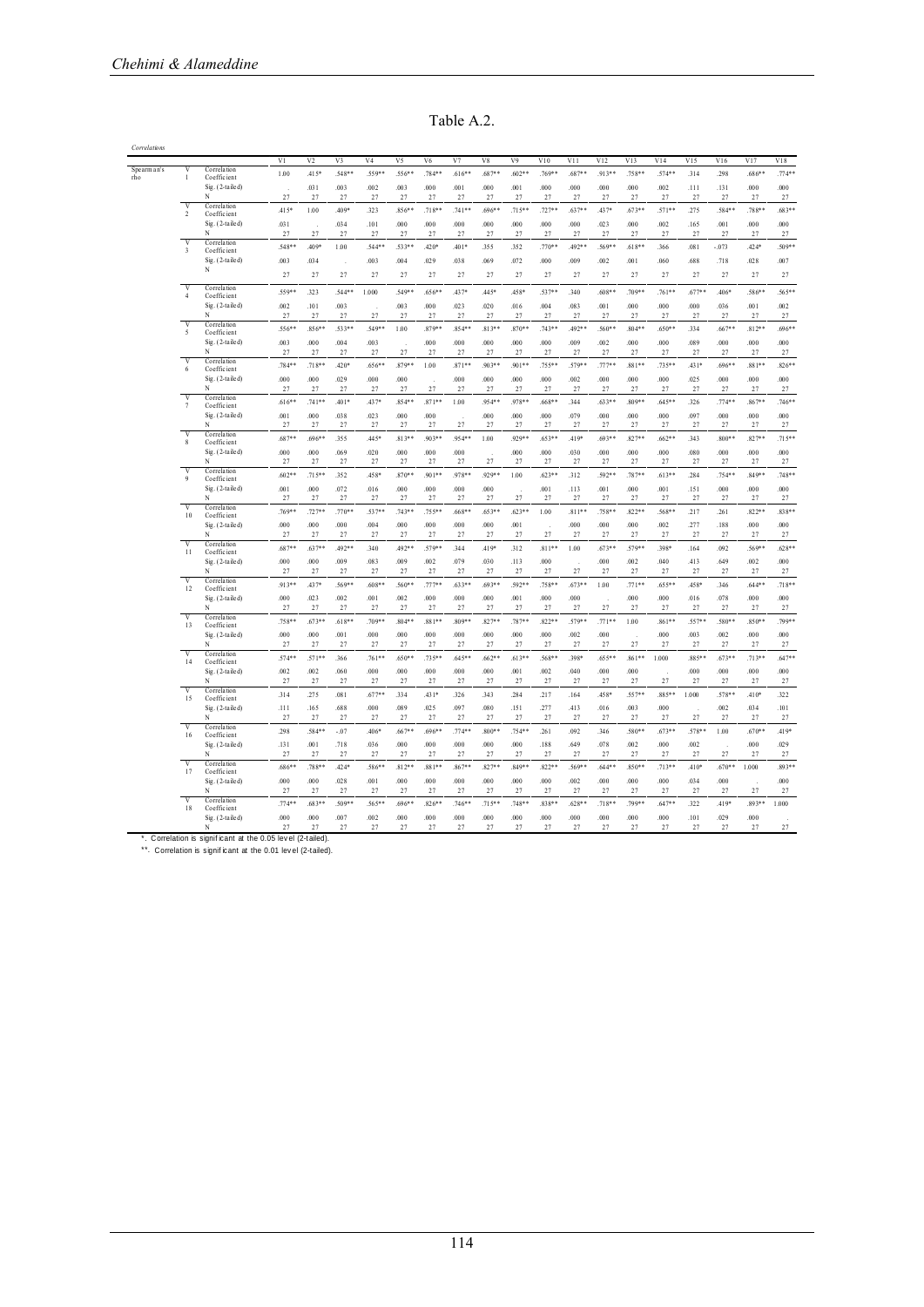| Table A.3 |  |
|-----------|--|
|-----------|--|

| Collaboration ability |
|-----------------------|
|-----------------------|

|                                                                                    |                        | agree       | neutral        | disagree |
|------------------------------------------------------------------------------------|------------------------|-------------|----------------|----------|
| create a task list that divides project work reasonably among the tea Count        |                        | 16          | 8              | 3        |
|                                                                                    | $\%$                   | 59.3%       | 29.6%          | 11.1%    |
| help the team solve problems and manage conflicts                                  | Count                  | 19          | 5              | 3        |
|                                                                                    | $\frac{0}{0}$          | 70.4%       | 18.5%          | 11.1%    |
| provide feedback useful to team members                                            | Count                  | 20          | 7              |          |
|                                                                                    | $\%$                   | 74.1%       | 25.9%          |          |
| track our team's progress toward goals and deadlines                               | Count                  | 16          | 11             |          |
|                                                                                    | $\%$                   | 59.3%       | 40.7%          |          |
| help resolve issues without asking the teacher for help                            | Count                  | 14          | 12             | 1        |
|                                                                                    | $\%$                   | 51.9%       | 44.4%          | 3.7%     |
| acknowledge and respect other perspectives                                         | Count                  | 27          |                |          |
|                                                                                    | $\frac{0}{0}$          | 100.0%      |                |          |
| interact with team members effectively                                             | Count                  | 19          | 8              |          |
|                                                                                    | $\frac{0}{0}$          | 70.4%       | 29.6%          |          |
| assign roles as needed, based on team members' strengths                           | Count                  | 18          | 3              | 6        |
|                                                                                    | $\frac{0}{0}$          | 66.7%       | 11.1%          | 22.2%    |
| make sure all team members' ideas are equally valued                               | Count                  | 13          | 14             |          |
|                                                                                    | $\%$                   | 48.1%       | 51.9%          |          |
| be polite and kind to teammates                                                    | Count                  | 27          |                |          |
|                                                                                    | $\frac{0}{0}$          | 100.0%      |                |          |
| involve all team members in tasks                                                  | Count                  | 21          | 6              |          |
|                                                                                    | $\frac{0}{0}$          | 77.8%       | 22.2%          |          |
| follow rules for team decision-making                                              | Count                  | 21          | 6              |          |
|                                                                                    | $\frac{0}{0}$          | 77.8%       | 22.2%          |          |
| complete research to contribute to the team                                        | Count                  | 25          | $\overline{2}$ |          |
|                                                                                    | $\frac{0}{0}$          | 92.6%       | 7.4%           |          |
| use time, and run meetings, efficiently                                            | Count                  | 17          | 10             |          |
|                                                                                    | $\frac{0}{0}$          | 63.0%       | 37.0%          |          |
| consistently use technology as agreed up on by the team to manage<br>project tasks | Count                  | 16          | 11             |          |
|                                                                                    | $\frac{0}{0}$          | 59.3%       | 40.7%          |          |
| come physically and mentally prepared each day                                     | Count<br>$\frac{0}{0}$ | 19          | 8              |          |
|                                                                                    |                        | 70.4%       | 29.6%          |          |
| offer assistance to others in their work when needed                               | Count                  | 19          | 2              | 6        |
|                                                                                    | $\frac{0}{0}$          | 70.4%       | 7.4%           | 22.2%    |
| make detailed plans about how the team will work together                          | Count                  | 11          | 16             |          |
|                                                                                    | $\frac{0}{0}$<br>Count | 40.7%       | 59.3%          |          |
| complete tasks without having to be reminded                                       | $\frac{0}{0}$          | 23          | 4              |          |
|                                                                                    | Count                  | 85.2%       | 14.8%          |          |
| improve my own work when given feedback                                            | $\%$                   | 26          | 1              |          |
|                                                                                    | Count                  | 96.3%       | 3.7%           |          |
| make detailed plans about the use of technology                                    | $\frac{0}{0}$          | 14          | 12<br>44.4%    | 1        |
|                                                                                    | Count                  | 51.9%       | $\overline{c}$ | 3.7%     |
| follow rules for team meetings                                                     | $\frac{0}{0}$          | 25<br>92.6% | 7.4%           |          |
|                                                                                    |                        |             |                |          |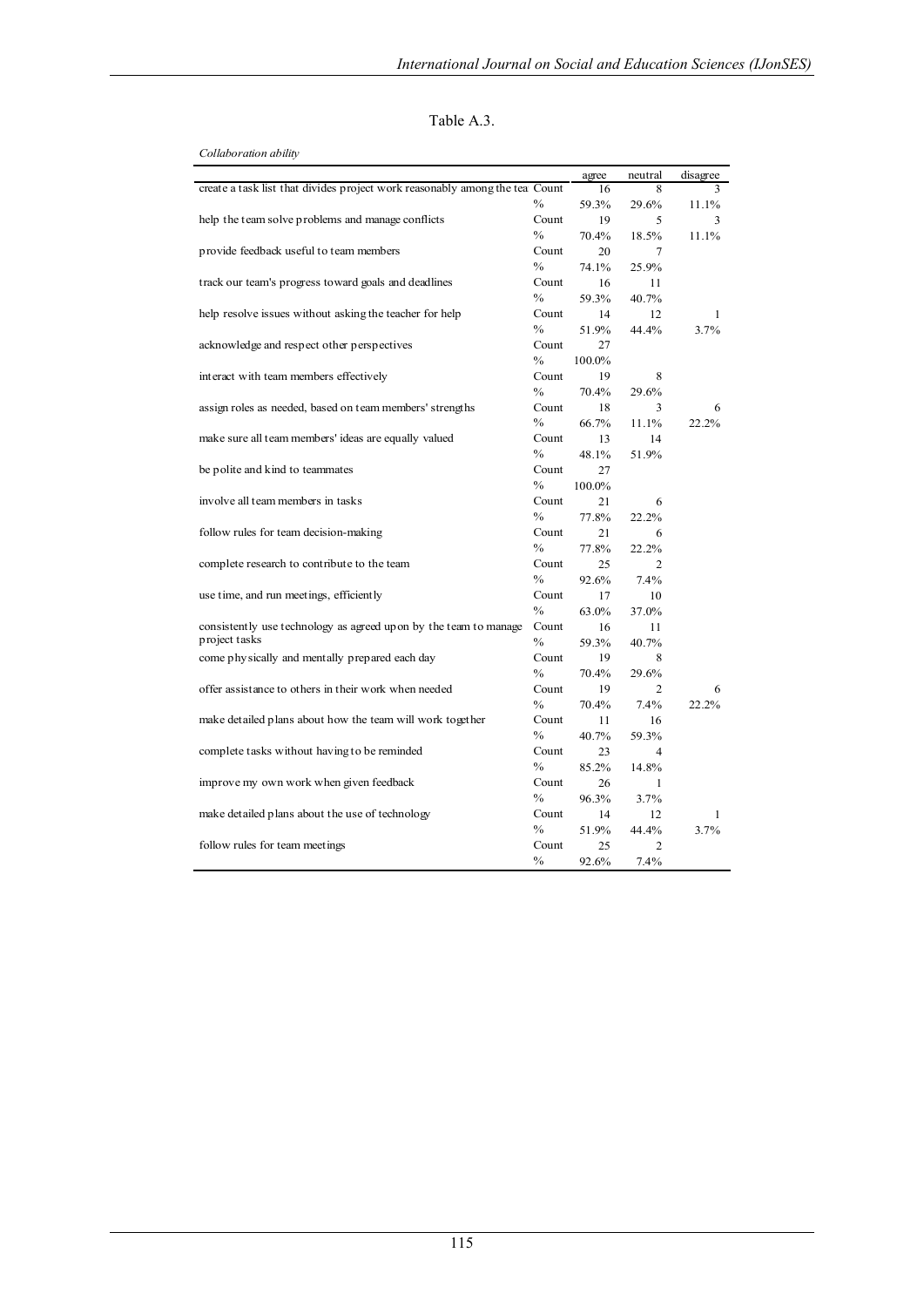#### Table A.4.

#### *Critical ability*

|                                                                          |               | agree | neutral  | disagree |
|--------------------------------------------------------------------------|---------------|-------|----------|----------|
| understand how knowledge or insights might transfer to other             | Count         | 18    | 9        |          |
| situations or contexts                                                   | $\%$          | 66.7% | 33.3%    |          |
| recognize the limitations of our design and know when to consider Count  |               | 16    | 11       |          |
| alternatives                                                             | $\frac{0}{0}$ | 59.3% | $40.7\%$ |          |
| evaluate reasoning and evidence that support an argument                 | Count         | 15    | 12       |          |
|                                                                          | $\frac{0}{0}$ | 55.6% | 44.4%    |          |
| identify in detail what needs to be known to answer a science            | Count         | 16    | 9        | 2        |
| inquiry question                                                         | $\frac{0}{0}$ | 59.3% | 33.3%    | $7.4\%$  |
| develop follow-up questions that focus or broaden inquiry                | Count         | 15    | 12       |          |
|                                                                          | $\%$          | 55.6% | 44.4%    |          |
| revise drafts and justify revisions with evidence                        | Count         | 20    | 7        |          |
|                                                                          | $\frac{0}{0}$ | 74.1% | 25.9%    |          |
| develop follow-up questions to gain understanding of the wants at Count  |               | 14    | 13       |          |
| needs of client or product users                                         | $\frac{0}{0}$ | 51.9% | 48.1%    |          |
| understand a Driving Question (a driving question---> questions tl Count |               | 14    | 13       |          |
| lead to critical thinking)                                               | $\frac{0}{0}$ | 51.9% | 48.1%    |          |
| thoroughly assess the quality of information                             | Count         | 16    | 11       |          |
|                                                                          | $\frac{0}{0}$ | 59.3% | 40.7%    |          |
| gather relevant and sufficient information from different sources        | Count         | 20    | 7        |          |
|                                                                          | $\%$          | 74.1% | 25.9%    |          |
| justify choices of evaluation criteria                                   | Count         | 13    | 13       | 1        |
|                                                                          | $\frac{0}{0}$ | 48.1% | 48.1%    | 3.7%     |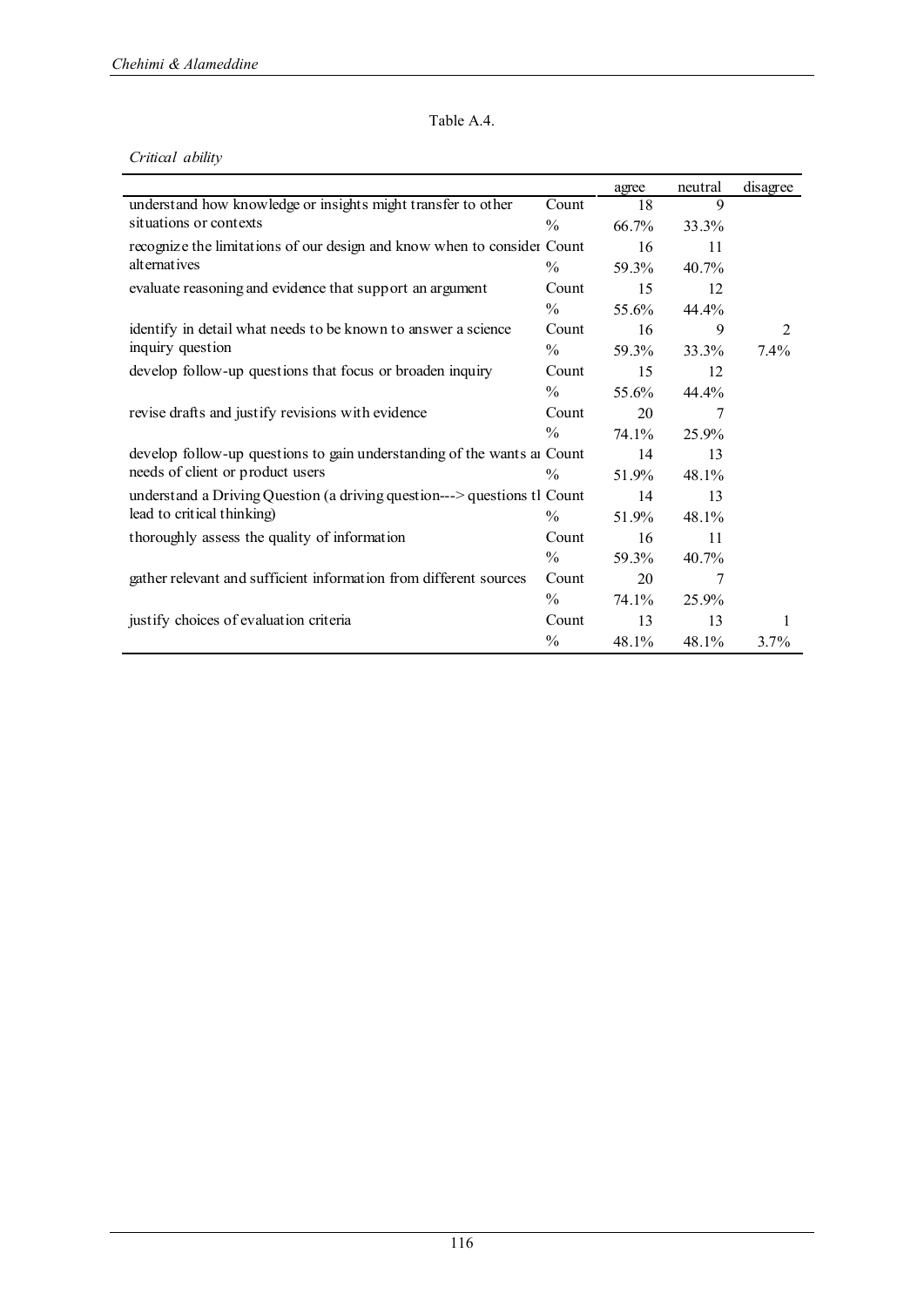| Table<br>$\mathbf{A}$ |  |
|-----------------------|--|
|-----------------------|--|

| Correlations   |                                                                      |                            |                |                |              |               |                |                |              |                |                |                |                 |
|----------------|----------------------------------------------------------------------|----------------------------|----------------|----------------|--------------|---------------|----------------|----------------|--------------|----------------|----------------|----------------|-----------------|
|                |                                                                      |                            | V <sub>1</sub> | V <sub>2</sub> | V3           | V4            | V <sub>5</sub> | V <sub>6</sub> | V7           | V8             | V <sub>9</sub> | V10            | V11             |
| Spear<br>man's | understand how<br>knowledge or insights                              | Correlation<br>Coefficient | 1.000          | .853**         |              | .632** .586** | $.791**$       | $.657**$       | $.577**$     | $.577**$       | $.693**$       | $.657**$ .469* |                 |
| rho            | might transfer to other                                              | $Sig(2-tailed)$            |                | .000           | .000         | .001          | .000           | .000           | .002         | .002           | .000           | .000           | .014            |
|                | situations or contexts                                               | N                          | 27             | 27             | 27           | 27            | 27             | 27             | 27           | 27             | 27             | 27             | 27              |
|                | recognize the limitations of<br>our design and know when Coefficient | Correlation                | $.853**$       | 1.00           | $.472*$      | .779**        | .927**         | $.542**$       | $.408*$      | $.710**$       | $.847**$       | $.542**$ .296  |                 |
|                | to consider alternatives                                             | Sig (2-tailed)             | .000           | $\overline{a}$ | .013         | .000          | .000           | .004           | .035         | .000           | .000           | .004           | .133            |
|                |                                                                      | N                          | 27             | 27             | 27           | 27            | 27             | 27             | 27           | 27             | 27             | 27             | 27              |
|                | evaluate reasoning and<br>evidence that support an                   | Correlation<br>Coefficient | $.632**$       | $.472*$        | 1.00         | .237          | $.400*$        | .491**         | .928**       | $.481*$        | $.472*$        |                | $.661**$ .781** |
|                | argument                                                             | $Sig(2-tailed)$<br>N       | .000           | .013           |              | .235          | .039           | .009           | .000         | .011           | .013           | .000           | .000            |
|                |                                                                      |                            | 27             | 27             | 27           | 27            | 27             | 27             | 27           | 27             | 27             | 27             | 27              |
|                | identify in detail what<br>needs to be known to                      | Correlation<br>Coefficient |                | .586** .779**  | .237         | 1.00          | $.710**$       | .680** .372    |              | .706**         | $.640**$ .456* |                | .365            |
|                | answer a science inquiry<br>question                                 | $Sig(2-tailed)$<br>N       | .001<br>27     | .000<br>27     | .235<br>27   | 27            | .000<br>27     | .000<br>27     | .056<br>27   | .000<br>27     | .000<br>27     | .017<br>27     | .061<br>27      |
|                | develop follow-up<br>questions that focus or                         | Correlation<br>Coefficient | .791** .927**  |                | $.400*$      | $.710**$      | 1.00           | .491**         | .331         | $.630**$       | $.775**$       | .491** .217    |                 |
|                | broaden inquiry                                                      | $Sig(2-tailed)$<br>N       | .000<br>27     | .000<br>27     | .039<br>27   | .000<br>27    | 27             | .009<br>27     | .091<br>27   | .000<br>27     | .000<br>27     | .009<br>27     | .277<br>27      |
|                | revise drafts and justify                                            | Correlation                |                |                |              |               |                |                |              |                |                |                |                 |
|                | revisions with evidence                                              | Coefficient                | $.657**$       | .542**         |              | .491** .680** | .491**         | 1.00           | $.614**$     | $.614**$       | .542**         | $.807**$       | $.603**$        |
|                |                                                                      | $Sig(2-tailed)$<br>N       | .000           | .004           | .009         | .000          | .009           |                | .001         | .001           | .004           | .000           | .001            |
|                | develop follow-up                                                    | Correlation                | 27             | 27             | 27           | 27            | 27             | 27             | 27           | 27             | 27             | 27             | 27              |
|                | questions to gain                                                    | Coefficient                | $.577**$       | $.408*$        | .928**       | .372          | .331           | $.614**$       | 1.00         | .555**         | .408*          | $.614**$       | $.917**$        |
|                | understanding of the wants<br>and needs of client or                 | Sig (2-tailed)             | .002           | .035           | .000         | .056          | .091           | .001           |              | .003           | .035           | .001           | .000            |
|                |                                                                      | N                          | 27             | 27             | 27           | 27            | 27             | 27             | 27           | 27             | 27             | 27             | 27              |
|                | understand a Driving<br>Question (a driving                          | Correlation<br>Coefficient | $.577**$       | $.710**$       | $.481*$      | $.706**$      | $.630**$       | $.614**$       | $.555**1.00$ |                | $.710**$       | $.614**$       | $.496**$        |
|                | question---> questions that<br>lead to critical thinking)            | Sig (2-tailed)             | .002           | .000           | .011         | .000          | .000           | .001           | .003         | $\overline{a}$ | .000           | .001           | .008            |
|                |                                                                      | N                          | 27             | 27             | 27           | 27            | 27             | 27             | 27           | 27             | 27             | 27             | 27              |
|                | thoroughly assess the<br>quality of information                      | Correlation<br>Coefficient | $.693**$       | $.847**$       | $.472*$      | $.640**$      | .775**         | .542**         | .408*        | $.710**$       | 1.00           | .542**         | .439*           |
|                |                                                                      | $Sig(2-tailed)$            | .000           | .000           | .013         | .000          | .000           | .004           | .035         | .000           |                | .004           | .022            |
|                |                                                                      | N                          | 27             | 27             | 27           | 27            | 27             | 27             | 27           | 27             | 27             | 27             | 27              |
|                | gather relevant and<br>sufficient information from Coefficient       | Correlation                | $.657**$       | .542**         | .661** .456* |               | .491**         | $.807**$       | $.614**$     | $.614**$       | .542**         | 1.00           | $.517**$        |
|                | different sources                                                    | $Sig(2-tailed)$            | .000           | .004           | .000         | .017          | .009           | .000           | .001         | .001           | .004           |                | .006            |
|                |                                                                      | N                          | 27             | 27             | 27           | 27            | 27             | 27             | 27           | 27             | 27             | 27             | 27              |
|                | justify choices of evaluation Correlation<br>criteria                | Coefficient                | .469*          | .296           | .781** .365  |               | .217           | $603**$        | .917**       | .496**         | $.439*$        | $.517**1.00$   |                 |
|                |                                                                      | $Sig(2-tailed)$            | .014           | .133           | .000         | .061          | .277           | .001           | .000         | .008           | .022           | .006           |                 |
|                |                                                                      | N                          | 27             | 27             | 27           | 27            | 27             | 27             | 27           | 27             | 27             | 27             | 27              |

\*\*. Correlation is significant at the 0.01 level (2-tailed).

\*. Correlation is significant at the 0.05 level (2-tailed).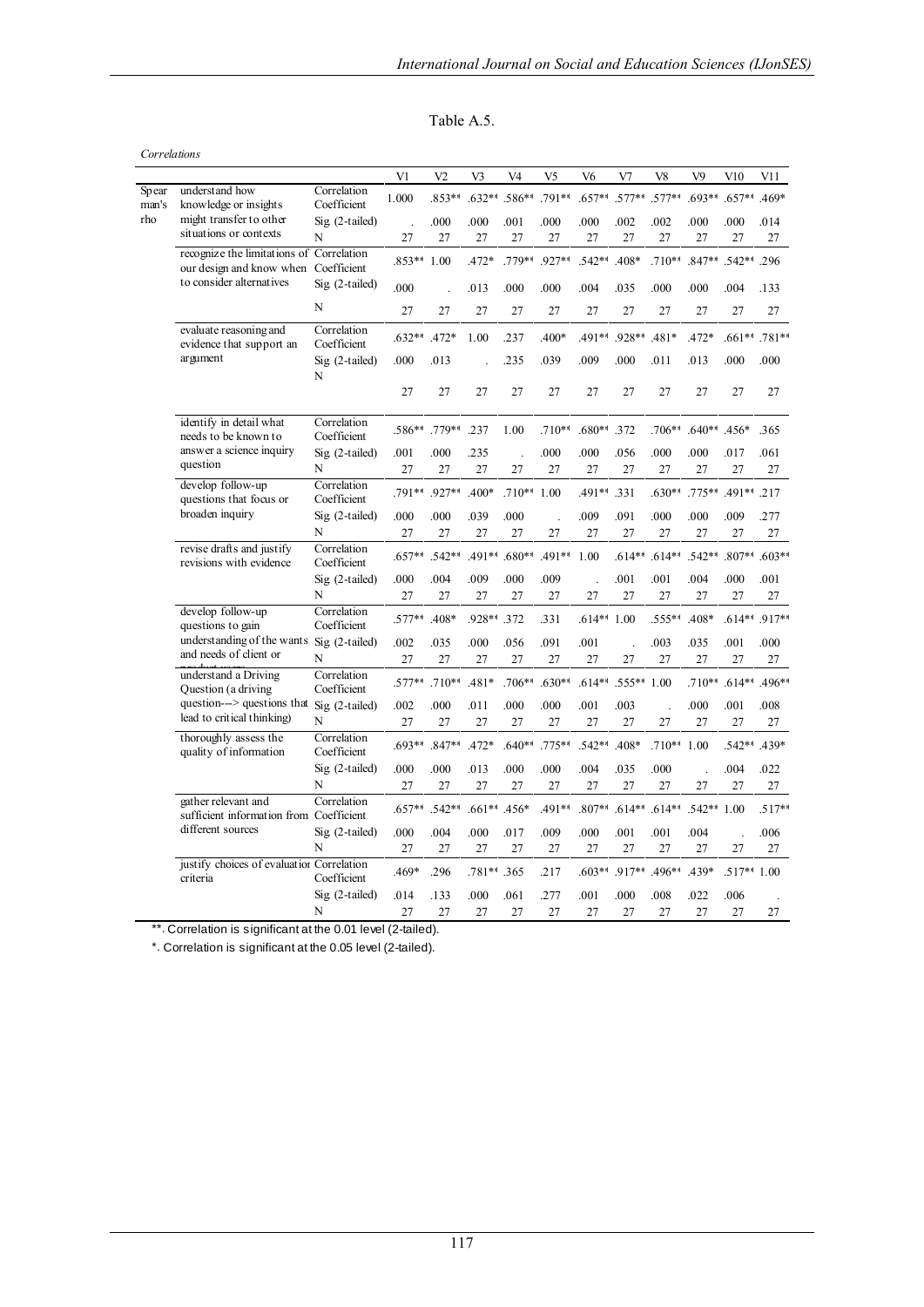| Table A.6. |  |
|------------|--|
|------------|--|

| Correlations   |                                                  |                               |             |                |               |                |                |                |               |            |
|----------------|--------------------------------------------------|-------------------------------|-------------|----------------|---------------|----------------|----------------|----------------|---------------|------------|
|                |                                                  |                               | V1          | V <sub>2</sub> | V3            | V <sub>4</sub> | V <sub>5</sub> | V <sub>6</sub> | V7            | ${\rm V8}$ |
| Spear<br>man's | elaborate and improve<br>on ideas                | Correlation<br>Coefficient    | 1.000       | .783**         | $.771**$      | $.714**$       | .454*          | $.771**$       | $.570**$      | $.661**$   |
| rho            |                                                  | $Sig(2-tailed)$               |             | .000           | .000          | .000           | .017           | .000           | .002          | .000       |
|                |                                                  | N                             | 27          | 27             | 27            | 27             | 27             | 27             | 27            | 27         |
|                | use brainstorming to<br>generate original ideas  | Correlation<br>Coefficient    | .783**1.000 |                | .839**        | $.767**$       | .583**         | $.687**$       | $.439*$       | $.702**$   |
|                |                                                  | Sig (2-tailed)                | .000        |                | .000          | .000           | .001           | .000           | .022          | .000       |
|                |                                                  | N                             | 27          | 27             | 27            | 27             | 27             | 27             | 27            | $27\,$     |
|                | find sources of<br>information and               | Correlation<br>Coefficient    | $.771**$    | $.839**1.000$  |               | $.613**$       | $.429*$        | $.841**$       | $.432*$       | $.703**$   |
|                | inspiration when<br>others do not                | Sig (2-tailed)<br>$\mathbf N$ | .000        | .000           |               | .001           | .025           | .000           | .024          | .000       |
|                |                                                  |                               | 27          | 27             | 27            | 27             | 27             | 27             | 27            | 27         |
|                | use creativity and<br>imagination                | Correlation<br>Coefficient    | $.714**$    | $.767**$       | $.613**1.000$ |                | $.636**$       | $.769**$       | $.648**$      | $.775**$   |
|                |                                                  | $Sig(2-tailed)$               | .000        | .000           | .001          |                | .000           | .000           | .000          | .000       |
|                |                                                  | N                             | 27          | 27             | 27            | 27             | 27             | 27             | 27            | 27         |
|                | create new, unique,<br>surprising products       | Correlation<br>Coefficient    | .454*       | .583**         | .429*         | $.636**1.000$  |                | .429*          | .796**        | $.686**$   |
|                |                                                  | Sig (2-tailed)                | .017        | .001           | .025          | .000           |                | .025           | .000          | .000       |
|                |                                                  | N                             | 27          | 27             | 27            | 27             | 27             | 27             | 27            | $27\,$     |
|                | combine different<br>elements into a             | Correlation<br>Coefficient    | $.771**$    | $.687**$       | $.841**$      | $.769**$       | .429*          | 1.000          | .586**        | $.703**$   |
|                | complete product                                 | $Sig(2-tailed)$               | .000        | .000           | .000          | .000           | .025           |                | .001          | .000       |
|                |                                                  | $\mathbf N$                   | 27          | 27             | 27            | 27             | 27             | 27             | 27            | 27         |
|                | promote a variety of<br>creative perspectives    | Correlation<br>Coefficient    | $.570**$    | $.439*$        | $.432*$       | $.648**$       | $.796**$       | $.586**1.000$  |               | $.713**$   |
|                |                                                  | Sig (2-tailed)                | .002        | .022           | .024          | .000           | .000           | .001           |               | .000       |
|                |                                                  | N                             | 27          | 27             | 27            | 27             | 27             | 27             | 27            | 27         |
|                | create ideas geared to<br>the intended client or | Correlation<br>Coefficient    | $.661**$    | $.702**$       | $.703**$      | $.775**$       | $.686**$       | $.703**$       | $.713**1.000$ |            |
|                | user                                             | $Sig(2-tailed)$               | .000        | .000           | .000          | .000           | .000           | .000           | .000          |            |
|                |                                                  | $\mathbf N$                   | 27          | 27             | 27            | 27             | 27             | 27             | 27            | 27         |

\*\*. Correlation is significant at the 0.01 level (2-tailed).

\*. Correlation is significant at the 0.05 level (2-tailed).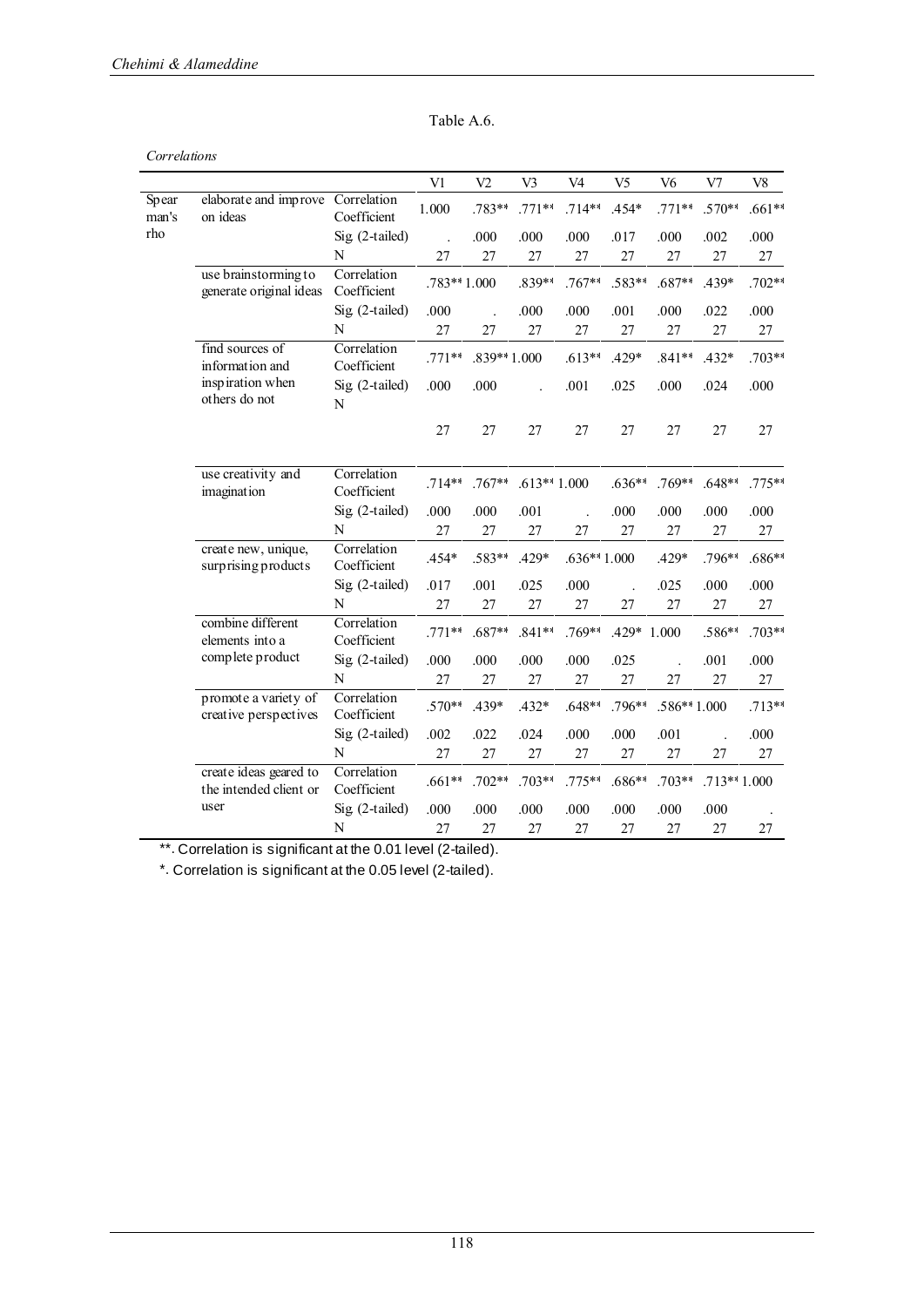| able<br>÷. |  |
|------------|--|
|------------|--|

|                |                                                                                         |                            | V <sub>1</sub> | V <sub>2</sub> | V3       | V <sub>4</sub> | V <sub>5</sub> | V <sub>6</sub> | V7            | V <sub>8</sub> | V <sub>9</sub> |
|----------------|-----------------------------------------------------------------------------------------|----------------------------|----------------|----------------|----------|----------------|----------------|----------------|---------------|----------------|----------------|
| Spear<br>man's | use appropriate media Correlation<br>to enhance                                         | Coefficient                | 1.000          | $.657**$       | $.807**$ | $.657**$       | $.727**$       | .315           | .904**        | .596**         | $.807**$       |
| rho            | understanding                                                                           | Sig (2-tailed)             |                | .000           | .000     | .000           | .000           | .110           | .000          | .001           | .000           |
|                |                                                                                         | N                          | 27             | 27             | 27       | 27             | 27             | 27             | 27            | 27             | 27             |
|                | adapt a<br>communication style                                                          | Correlation<br>Coefficient | $.657**$       | 1.00           | $.657**$ | $.833**$       | $.746**$       | $.505**$       | $.756**$      | .434*          | $.837**$       |
|                | appropriate for the<br>purpose, task, or<br>audience                                    | Sig (2-tailed)             | .000           |                | .000     | .000           | .000           | .007           | .000          | .024           | .000           |
|                |                                                                                         | ${\bf N}$                  | 27             | 27             | 27       | 27             | 27             | 27             | 27            | 27             | $27\,$         |
|                | speak clearly and<br>professionally                                                     | Correlation<br>Coefficient | $.807**$       | $.657**$       | 1.00     | $.657**$       | $.727**$       | .475*          | $.904**$      | $.771**$       | .807**         |
|                |                                                                                         | Sig (2-tailed)             | .000           | .000           |          | .000           | .000           | .012           | .000          | .000           | .000           |
|                |                                                                                         | N                          | 27             | 27             | 27       | 27             | 27             | 27             | 27            | 27             | 27             |
|                | create a clear and<br>interesting introductior Coefficient<br>and conclusion            | Correlation                | $.657**$       | .833**         | $.657**$ | 1.00           | .918**         | $.654**$       | $.756**$      | $.434*$        | $.837**$       |
|                |                                                                                         | Sig (2-tailed)             | .000           | .000           | .000     |                | .000           | .000           | .000          | .024           | .000           |
|                |                                                                                         | N                          | 27             | 27             | 27       | 27             | 27             | 27             | 27            | 27             | 27             |
|                | present all information Correlation<br>clearly, concisely, and Coefficient<br>logically |                            | $.727**$       | $.746**$       | $.727**$ | .918**         | 1.00           | $.521**$       | $.824**$      | $.510**$       | .912**         |
|                |                                                                                         | Sig (2-tailed)             | .000           | .000           | .000     | .000           |                | .005           | .000          | .007           | .000           |
|                |                                                                                         | N                          | 27             | 27             | 27       | 27             | 27             | 27             | 27            | 27             | 27             |
|                | clearly communicate<br>alternative or                                                   | Correlation<br>Coefficient | .315           | .505**         | $.475*$  | $.654**$       | $.521**$       | 1.00           | $.429*$       | $.616**$       | .475*          |
|                | opposing perspectives Sig (2-tailed)                                                    |                            | .110           | .007           | .012     | .000           | .005           |                | .026          | .001           | .012           |
|                |                                                                                         | N                          | 27             | 27             | 27       | 27             | 27             | 27             | 27            | 27             | 27             |
|                | organize information<br>well                                                            | Correlation<br>Coefficient | .904**         | $.756**$       | $.904**$ | .756**         | $.824**$       | .429*          | 1.000         | .697**         | $.904**$       |
|                |                                                                                         | Sig (2-tailed)             | .000           | .000           | .000     | .000           | .000           | .026           |               | .000           | .000           |
|                |                                                                                         | N                          | $27\,$         | $27\,$         | $27\,$   | 27             | $27\,$         | 27             | 27            | 27             | $27\,$         |
|                | use appropriate body<br>language when                                                   | Correlation<br>Coefficient | .596**         | .434*          | $.771**$ | $.434*$        | $.510**$       | $.616**$       | $.697**1.000$ |                | .596**         |
|                | presenting                                                                              | Sig (2-tailed)             | .001           | .024           | .000     | .024           | .007           | .001           | .000          | $\overline{a}$ | .001           |
|                |                                                                                         | N                          | 27             | 27             | 27       | 27             | 27             | 27             | 27            | 27             | 27             |
|                | answer questions<br>clearly and concisely                                               | Correlation<br>Coefficient | .807**         | $.837**$       | $.807**$ | $.837**$       | .912**         | .475*          | .904**        | .596**1.000    |                |
|                |                                                                                         | Sig (2-tailed)             | .000           | .000           | .000     | .000           | .000           | .012           | .000          | .001           |                |
|                |                                                                                         | N                          | 27             | 27             | 27       | 27             | 27             | 27             | 27            | 27             | 27             |

\*\*. Correlation is significant at the 0.01 level (2-tailed).

\*. Correlation is significant at the 0.05 level (2-tailed).